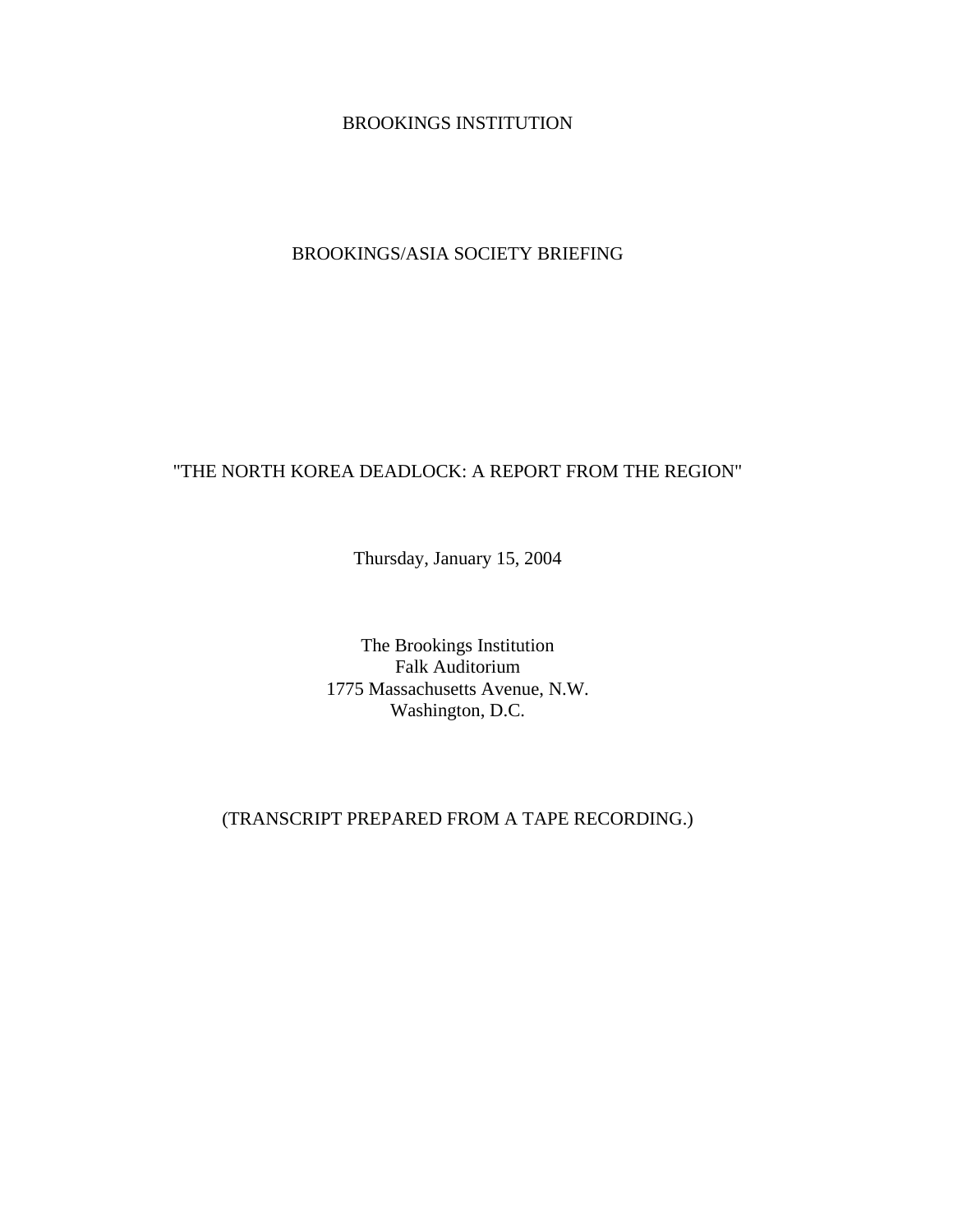# $\underline{C}\underline{O}\underline{N}\underline{T}\underline{E}\underline{N}\underline{T}\underline{S}$

## **MODERATOR:**

James B. Steinberg Vice President, Foreign Policy Study, Brookings

## **KEYNOTE SPEAKER:**

Charles L. "Jack" Pritchard Visiting Fellow, Foreign Policy Studies, Brookings

## **PANELISTS:**

Richard C. Bush Senior Fellow and Director, Center for Northeast Asian Policy Studies, Brookings

Sook-Jong Lee Visiting Fellow, Center for Northeast Asian Policy Studies, Brookings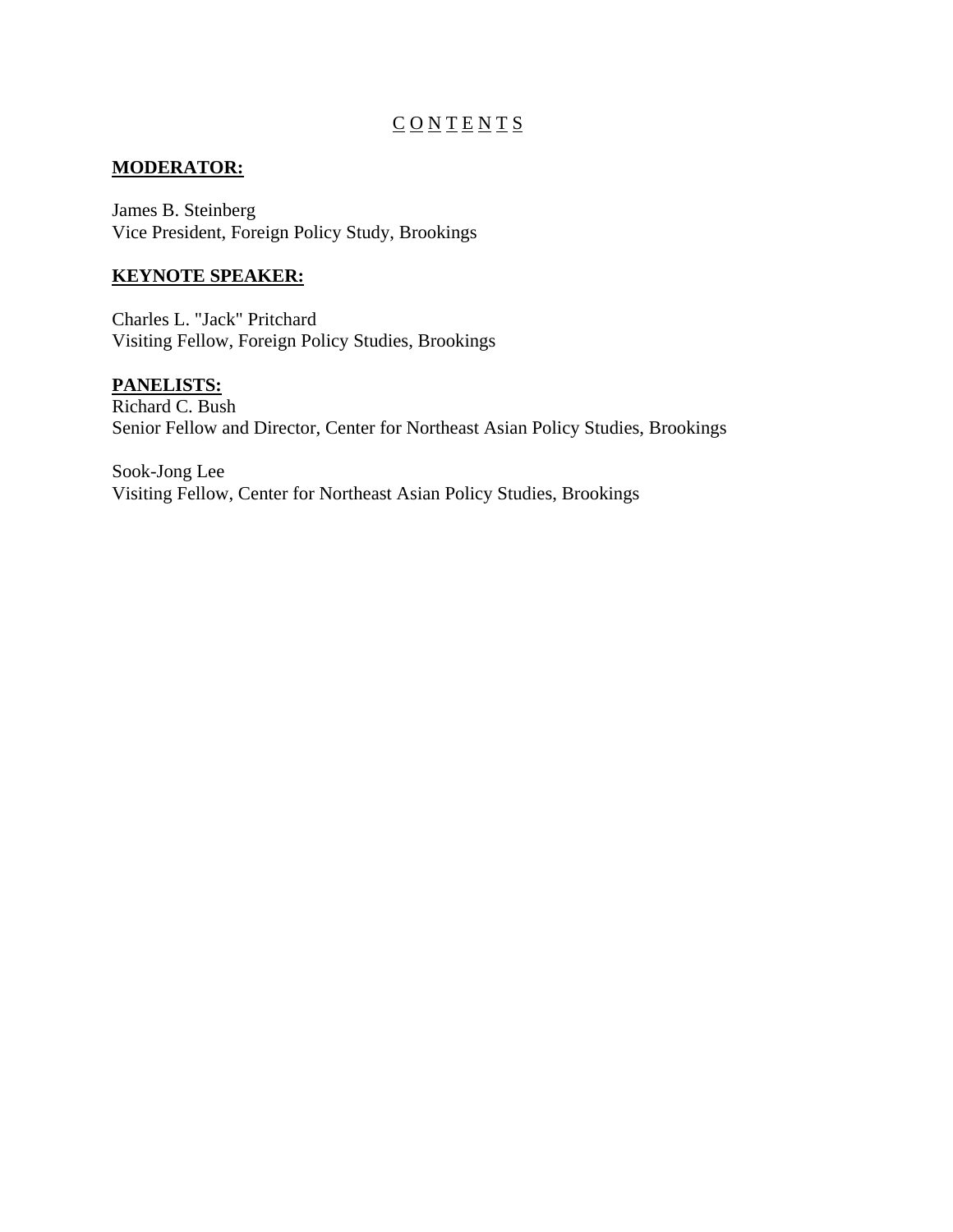#### **P R O C E E D I N G S**

MR. STEINBERG: Well, good morning and welcome to Brookings. We've got a busy program today and a lot of people here, so I want to give our panelists a good chance to talk and also to give as many of you as possible an opportunity to ask questions.

It's good to see such a good turnout here. I can't imagine what brought you here this morning.

#### [Laughter.]

MR. STEINBERG: And good to see so many friends from both the think tank community, the media, and other interested parties here.

Before we begin, I want to acknowledge the fact that today co-sponsoring this event are our good friends at the Washington Center of the Asia Society, and we're pleased to welcome members of the Asia Society to Brookings this morning. And before I ask Joe Snyder, the Director, to come up and say a few words, I also want to thank the Korea Foundation for their generous support to Brookings and to our Center for Northeast Asian Policy Studies, which helps make events like this possible.

So, Joe, if you want to come up and say a few words, we'd be grateful.

MR. SNYDER: Thank you very much, Jim. On behalf of the Asia Society Washington Center I want to thank the Brookings Institution for joining with us on this program. It's a particularly interesting one, and we're delighted to be able to share the podium with them and to use their wonderful facilities.

I'd also like to convey our thanks to the Hitachi Corporation, which is also helping to sponsor today's event.

Thanks very much.

MR. STEINBERG: Thank you, Joe.

Most of our panel needs no introduction. Most notably, Ambassador Pritchard will lead off our program, and you all know Richard Bush, the Director of our Center for Northeast Asian Policy Studies and a long-time observer of this region.

We're also fortunate to be joined today by Sook-Jong Lee, who is a fellow here at CNAPS, and so we're going to have an opportunity not only to hear Jack's perspectives following his trip, but also to get some of our perceptions of the response to some of the key actors, notably China and South Korea.

So, without further ado, Ambassador Pritchard, welcome back.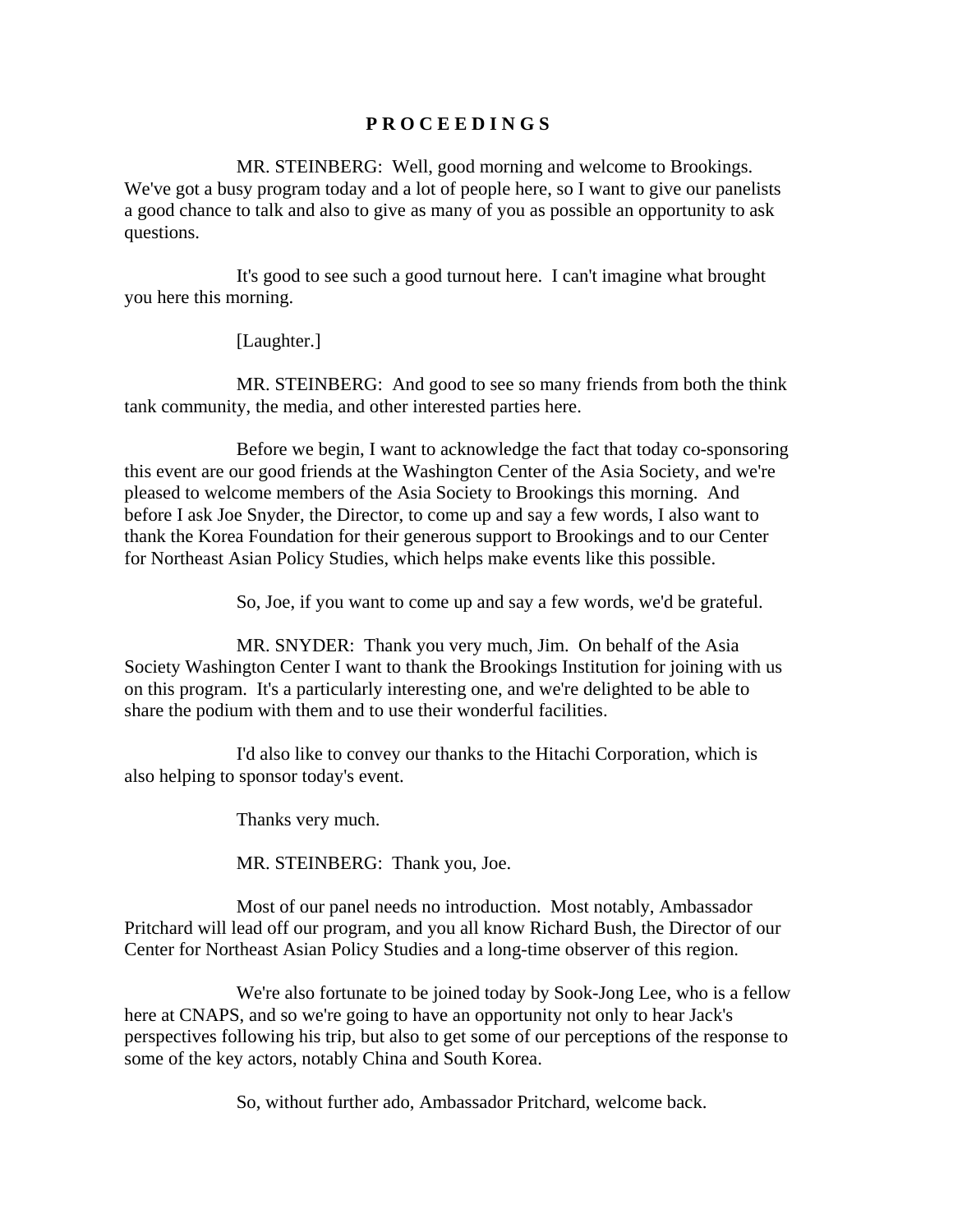AMBASSADOR PRITCHARD: Thanks very much. Good to be back. I've got to tell you, it's warmer in North Korea than it is here.

Before I start and give you some of my observations of the trip, let me just try to put it in perspective.

The trip itself was organized by Professor John Lewis at Stanford. Dr. Lewis has been going to North Korea off and on in a track-two capacity for the last- well, since 1987, and so he's been there about 12 times, very quiet but he's been continuing to dialogue. He asked me to go with him, and I said I'd be very pleased to do that.

Then he was able to make a request of the North Koreans, in addition to a number of issues that he wanted to talk about--the economy, military-first policy, things like that--he also asked if they could see the nuclear facilities at Yongbyon. We did not actually know that we would be able to do that until we got there.

Now, before I give you some of my impressions, let me just set a little bit of the ground rules in advance. The presence of the former Director of Los Alamos, Dr. Sig Hecker, made the trip, I think, a little bit more significant in that he brings with him the credibility of being able to understand and put into perspective things that he did see, recognize things that we didn't see. He has been asked to testify before the Senate Foreign Relations Committee on Tuesday, and he is going to be presenting a detailed technical view of everything that we saw at Yongbyon.

So there are parts of what we did and what we saw at Yongbyon that are most appropriately covered by Dr. Hecker, and I will not go into that. I have no doubt during the Q&A you will try to get that out of me, but it is really to your benefit and to mine that Dr. Hecker's observations be the ones that are recorded in terms of being able to understand that.

Now, having said that, I will speak a little bit about what we did and some of what we saw at Yongbyon facilities. But I'll just give you a quick overview and then go into a couple of observations I had. But I'd like to focus a lot on the discussions we had with the Ministry of Foreign Affairs personnel with regard to six-party talks and the possibility of resolving the nuclear issue in a peaceful, negotiated way.

We arrived on Tuesday, the 6th of January, confirmed our schedule, what we'd be doing, had a preliminary discussion with Ambassador Li Gun. He, as you may know, headed the first three-party talks in Beijing in April. He's someone that I have known and negotiated with for about seven years now.

But the main part of our trip really began on Wednesday. In addition to the Ministry of Foreign Affairs, we were able to have a briefing by members of the Committee for the Promotion of International Trade, and I only bring that up because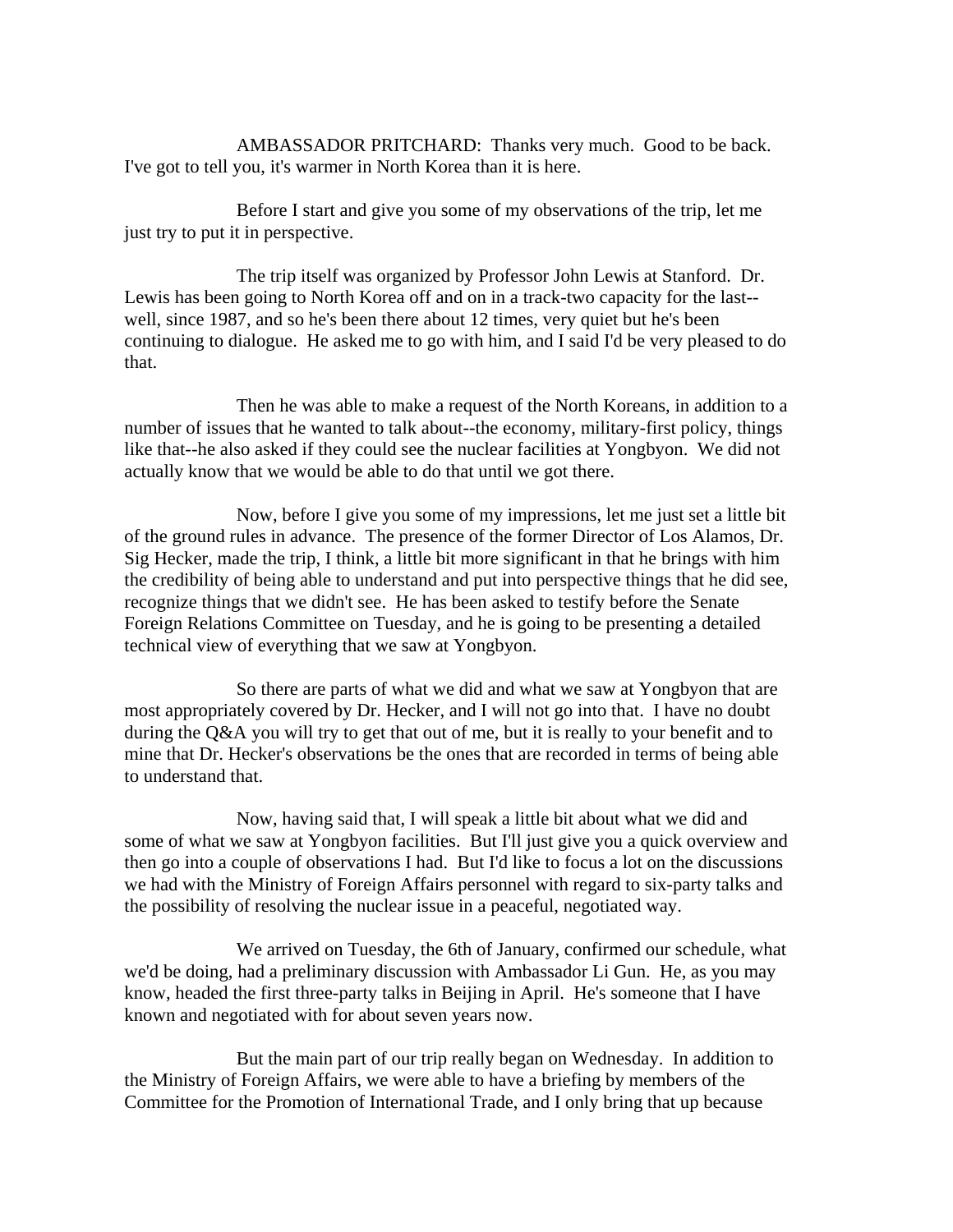there are, you know, just anecdotal observations of the conditions in Pyongyang that I have seen progress over the years, and some of you have been there as well. I have been getting reports myself over the last year about improvements in the quality of life, and everything about North Korea is done in relative terms, not in absolute terms. So I'll speak about that in a minute.

But at the Committee for the Promotion of Trade, they were focused on what they were doing as a result of the reforms that were put in place in July of 2002, things like rezoning lands. They were talking about the rice production that they have. Eighty-five percent of the country is mountainous, and they've got terraces that are, you know, 0.1 hectare in size that are very inefficient. And so their point was to try to rezone land into the flat areas to increase to 0.65 hectares and to have far more efficient use. Whether they do it or not, somebody else will have to observe that.

They did say they had increased their trade by 17 percent over the previous year. But over and above that, the things that I observed from the first trip that I made some several years ago--again, in relative terms--were very striking in my mind. You go from a point where there was almost no vehicular traffic some few years ago, very little bicycle traffic--it was prohibited in Pyongyang--a lot of people walking, to this trip which is some 14 months after the last time I was in Pyongyang, to seeing a great number of vehicles on the street, to the point where the traffic cops actually had something to do rather than just sit in the middle of the street.

People looked better. They were a little bit more active. But perhaps the most striking thing, we asked to go to the market that had been established. You've been seeing and reading over the years about little black market activities that have been springing up, farmers' markets and things like that. Apparently this past summer they organized that and made it legal. So we asked to go, and apparently from summer until now, they've gone through a period of prohibiting foreigners to be in there to just turning their head when the foreigners showed up, the international community, the small group that was there, to actually saying, well, it's fine.

So they actually took us there, and I was stunned by the activity. We went into what could be described as a gymnasium--of course, it was not, but a very large indoor facility--in which there were some 500 vendors. We later asked, you know, what do they have to pay to rent the area, the vending area, the stalls. And it came to the equivalent of about 10 cents a day to rent there. They all had some type of a vest, either red or blue. They all had an identification badge. It was organized, but it was done by the people. It was just jammed full of people doing commerce there. We were being jostled around as people were--in one case, I'm trying to buy a \$2 scroll in one area, and I'm getting bumped out of the way by somebody who just bought an overstuffed chair that they were taking out. But they had clothes, they had vegetables, they had meat, they had a electronics, television, furniture--you name it. It was just remarkable.

Now, that's just one tiny piece, but it is a change that is occurring.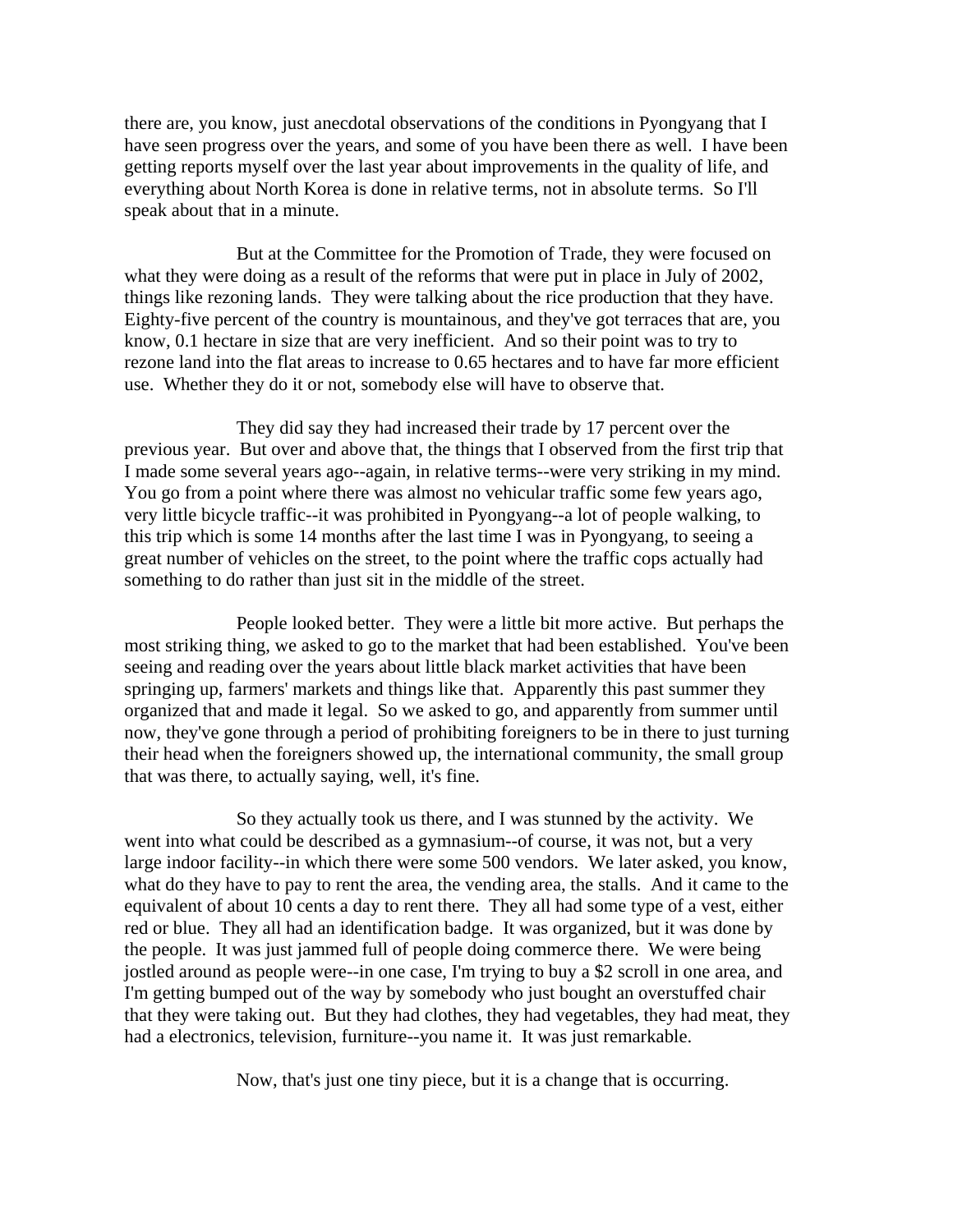Beyond that, we had some--about nine hours with Vice Foreign Minister Kim Kye-Gwan. He is the normal negotiating counterpart, when there was such a thing as negotiating and discussing with the North Koreans. He's someone also that I have known for some years as well.

In addition to that, we were taken on Thursday to the nuclear facilities at Yongbyon, and I'll come back to that a little bit later.

But the conversations that we had with Vice Minister Kim Kye-Gwan centering around the six-party talks was an emphasis by him that they really didn't care what the format was. Three-party, six-party, it didn't matter, as long as they were able to have a serious and substantive discussion with the United States. They recognized that the U.S. did not want to have a separate bilateral talk, and that was fine with them. But they nonetheless wanted to engage in a serious conversation in a hope to resolve the current situation in a rather peaceful manner.

One of the things that we did touch upon that I think is important is the HEU program. You all know that Assistant Secretary Kelly--and I joined him in October of 2002--went to Pyongyang to confront the North Koreans about information that we had about a covert HEU--highly enriched uranium--program. At the time we firmly believed that we had heard the North Koreans admit to their program, and in the subsequent weeks, the North Koreans didn't do much to deny that. But over the past year, they have gone from some degree of ambiguity, to neither confirm nor deny, to a denial.

We talked to Vice Minister Kim Kye-Gwan about this, saying very specifically that in the discussions with the United States, any resolution of the overall picture must include the HEU. He said a couple things. First of all was a flat denial that they ever had a program, don't have a program, and then said that that's a topic that they certainly were willing to talk about once the United States sat down with them.

But he went further in his denial in terms of the clarity of it, saying that not only do we not have any program, we have no equipment and we don't have any scientists, we never had any scientists trained in that area, we rely on the natural uranium and the plutonium program that they have.

My point to Vice Minister Kim and to others there, it really didn't matter to the United States whether they admitted or not. That was not why at the time the U.S. took action. They did that based upon reliable information that we had about the program. So the question of whether they admitted or did not admit to the program really probably was not of great concern to the U.S. side, but this is some of the clearest denials that we have heard in the past year or so.

You may recall that on the 9th of December the North Koreans initially offered to freeze their nuclear facilities. They made that--they reissued that proposal I think the day before we went into North Korea. Vice Minister Kim's point in this was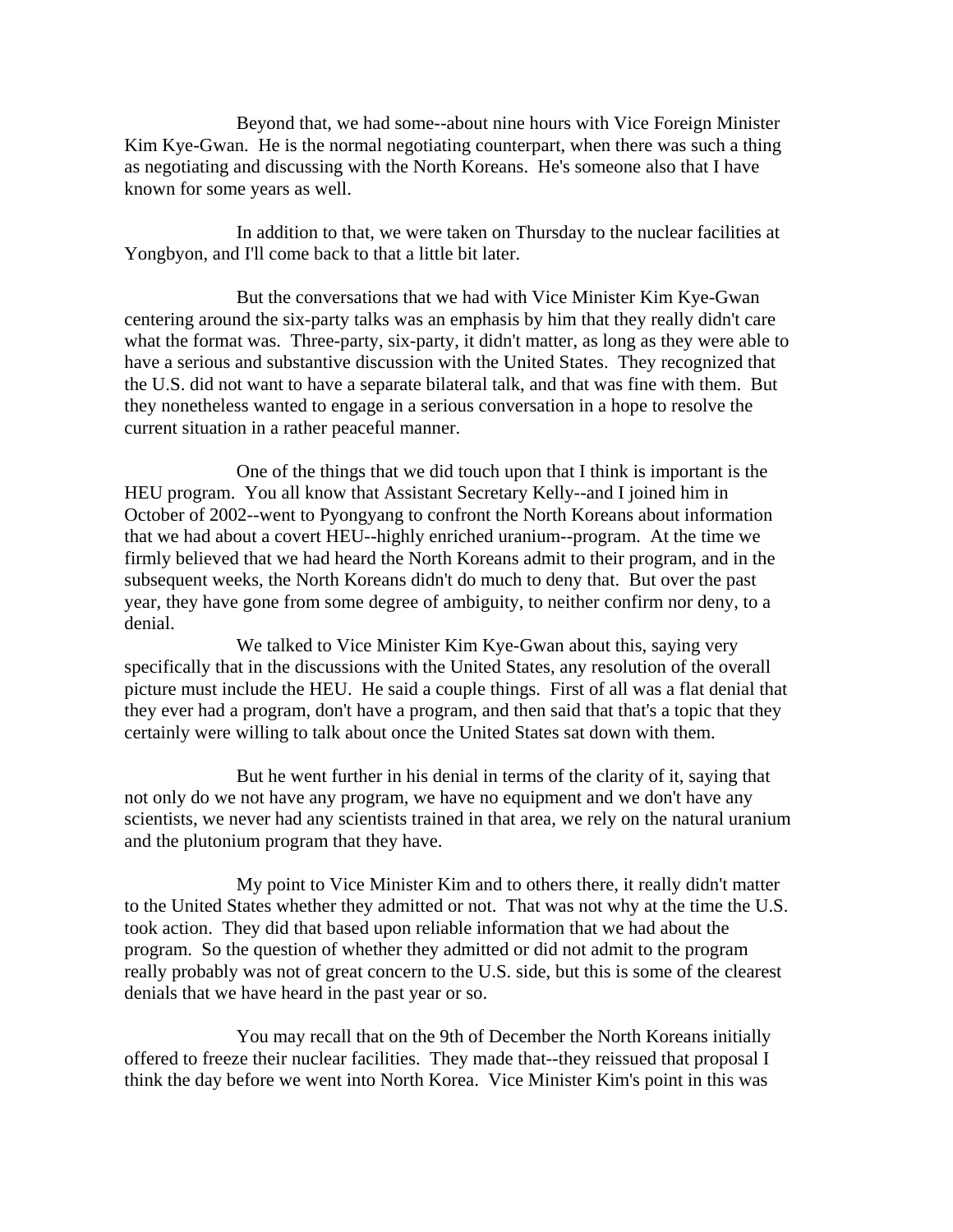we recognize this is not the endgame, but quite clearly there has to be some initial steps; and this, from their point of view, was a flexible offer on their part to get things moving.

I took an opportunity to tell Vice Minister Kim that, unfortunately, they had packaged that, in my opinion as a private citizen, in a way that was probably unacceptable to the U.S.; that is, they asked for the removal from the terrorism list; they asked for the removal of the remaining sanctions; and they also demanded an energy package, a return of the heavy fuel oil that had been provided by the Agreed Framework set-up that …oversees.

My point to him was that these were not related to the immediate problem. Whether or not that sunk in, I don't know, but we noticed in the last couple of days in their discussion of the freeze proposal, they have quit talking about what they want in return from it.

Now, that doesn't mean that they are not going to ask for something, but nonetheless it's a point I would make in terms of the ability to have a conversation with the North Koreans and perhaps it have some possible good.

The North Koreans, particularly Vice Minister Kim Kye-Gwan, is somewhat miffed and bemused by the inability to have a conversation with the United States. He cited as an example where they had passed some information to the United States in October and later through the New York channel--this is the North Koreans' UN mission in New York--to the U.S. and never received a response. But sometime later, I believe in early December or mid-December, the U.S. had some questions that they wanted to ask of the North Koreans and, rather than submit those to this established contact, provided these questions to the Chinese. From a North Korean point of view, they said they had nothing to do with the six-party talk in terms of its agenda or the logistics and were quite miffed that these comments and questions had gone to the Chinese to be passed to the North Koreans and still don't understand why there cannot be a legitimate discussion, even if it's within the context of six-party or some other format.

Let me move on then to probably what you're actually interested in and what I'm going to talk least about, and that is the visit to Yongbyon. And, again, let me point out that we had no illusions as to what we were doing and what was happening. One, we didn't go as an inspection team. The North Koreans didn't invite us to do that. We went simply as invited to observe what they chose to show us. So we were able to see some things, and there were other things we were not able to see.

We told the North Koreans in advance that we would only report back on what we saw. We would draw no conclusions.

Of interest to me was at the end of this, when we went back to Vice Minister Kim Kye-Gwan and laid out for him exactly what we had done, what we had seen, what we had not seen, what we could not conclude, his comment to us was: Just report exactly what you have seen. Do not attempt to shade in any way what you have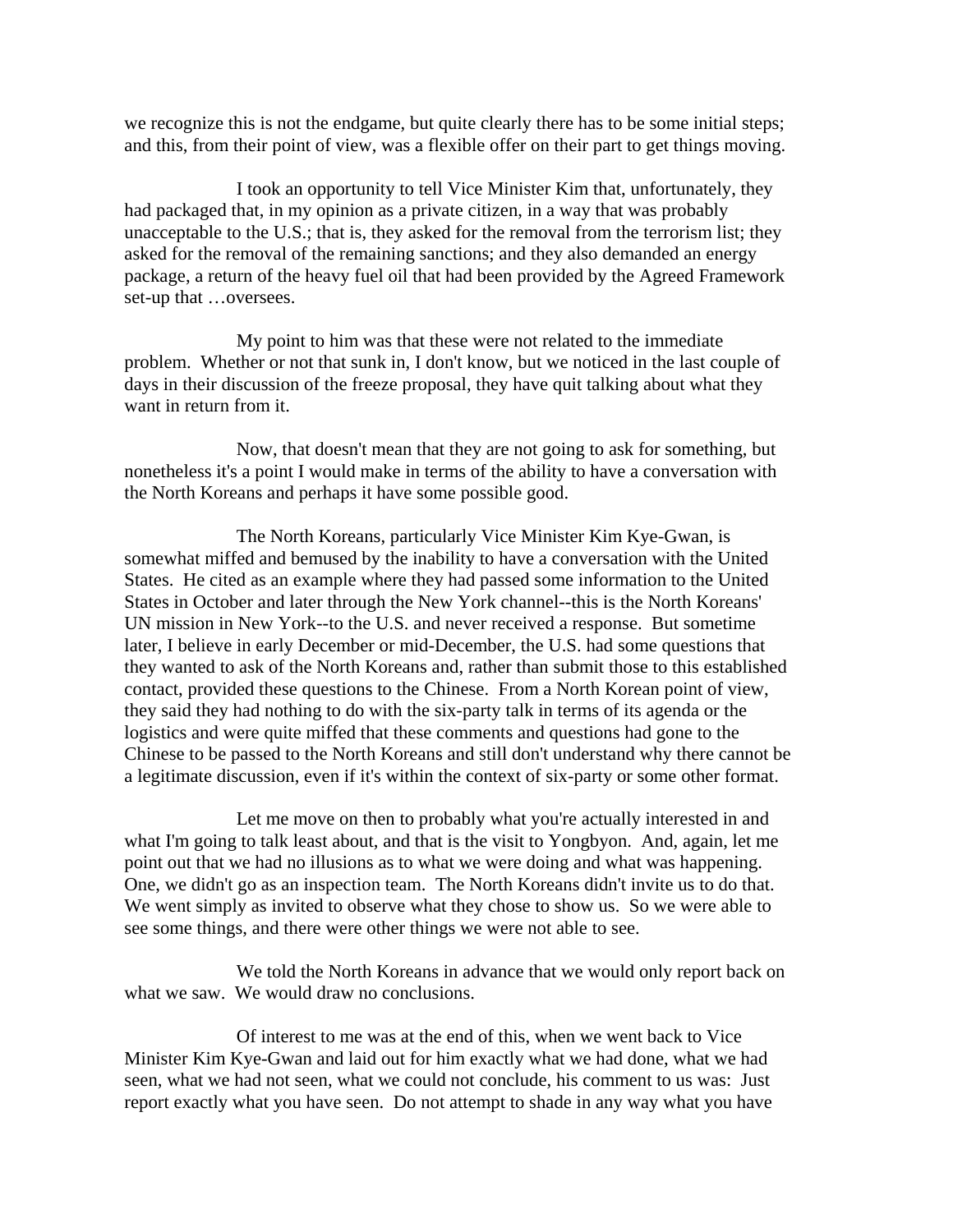seen to avoid any potential negative reaction in the United States that will make the situation worse. Just simply tell the truth. Factual things tend to clarify.

I was encouraged by that comment, but nonetheless we do understand that the North Koreans had an objective in mind to allow us to see these things. You may recall through press reporting over the past year that the North Koreans have consistently in advance told us, the United States, and then later publicly, what they intended to do with their nuclear facilities at Yongbyon. To begin with, they were going to ask the IAEA inspectors to leave. They were going to unseal the seals, remove the cameras, restart the reactor, remove the spent fuel rods, reprocess them.

At one point they came back and said: We initially intended to reprocess the spent fuel rods for safety reasons, but now, because of the hostile U.S. policy, we are going to do that to extract plutonium to make a nuclear deterrent.

Now, with that as a basis, what they allowed us to do was to travel by car to Yongbyon, about an hour-and-45-minute trip, the last 30 minutes or so on unpaved roads. We met with the director of the center. We were able to go to several places. We went to the five-megawatt reactor. It was operational at the time. We went to the spent fuel pond storage facility. This is where the 8,017 or so spent fuel rods had been canned and safeguarded by the IAEA until a year ago in December. And then we toured the reprocessing facilities.

About the only piece of information that I will give you today--and the rest I really do need to reserve for Dr. Hecker because he is, clearly, far better prepared to give you all the details of what it will--and it will all be made public. The spent fuel facility, the spent fuel storage pond was empty. There are no spent fuel rods there.

You may recall that these were in canisters manufactured by the United States. Those canisters were empty. The pond contained no spent fuel rods, and the North Koreans told us they had moved them out on a regular basis for reprocessing in the reprocessing facility.

So, with that, let me just end my initial comments, if I may.

MR. STEINBERG: Let me just ask you one question.

AMBASSADOR PRITCHARD: I didn't think I'd get away with this.

MR. STEINBERG: It's speculative, Jack. But, on the one hand, they clearly were trying to send a signal that they were moving forward with the plutonium program. On the other hand, as you pointed out, very strong denials about the HEU program.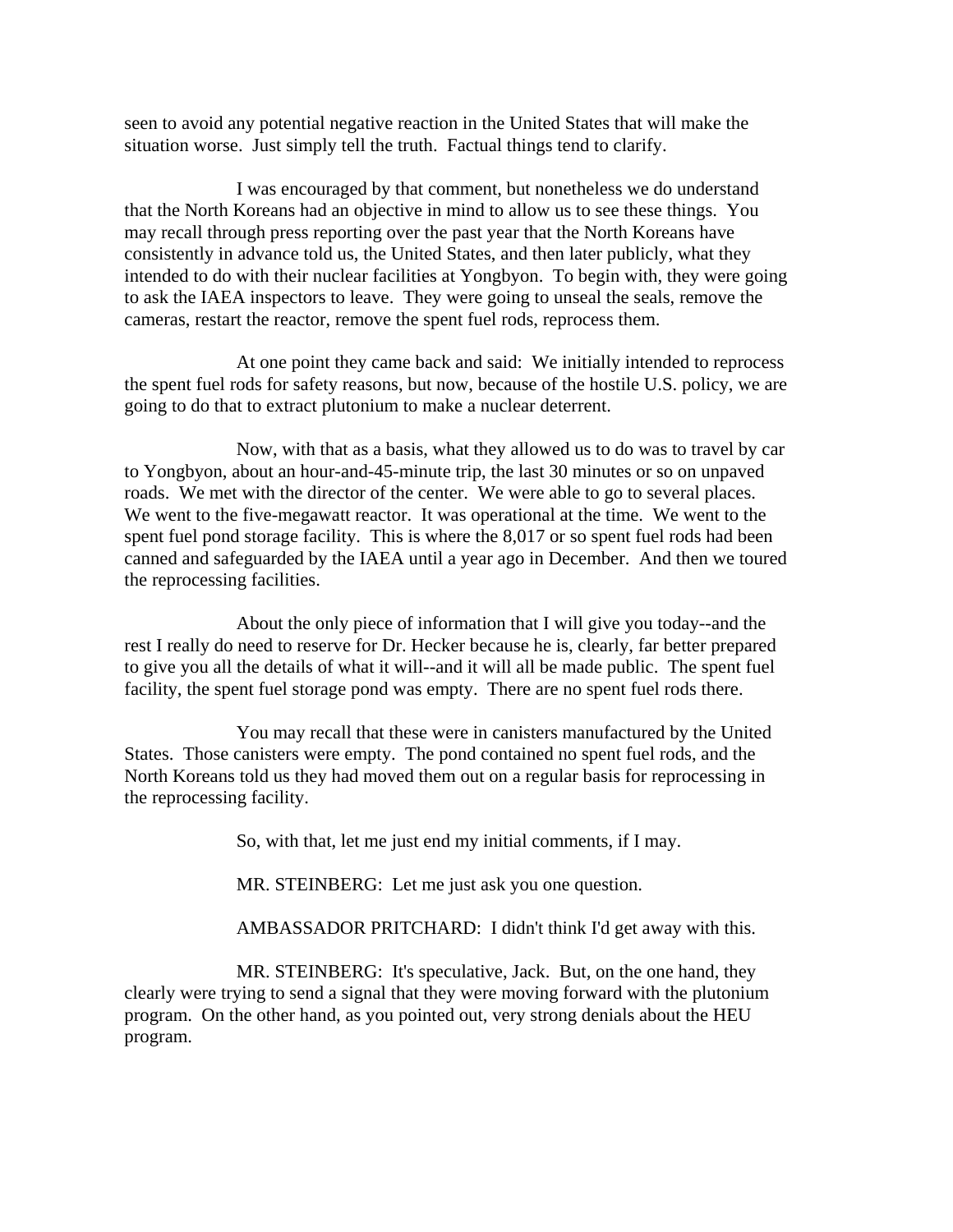What's your sense about why they're making this--having sort of--wanting to give the impression that they have an active nuclear program, why would they make the distinction between these two? And what conclusions are you drawing?

AMBASSADOR PRITCHARD: The difficult problem here is with the HEU. Clearly, the United States, through its intelligence program, believes the North Koreans do have an HEU program. I was there in October. I heard what I heard. I'd seen the intelligence. I cannot comment on that now other than to say that, in contrast to the intelligence picture that developed some five-plus years ago about the possibility of a secret nuclear facility at Kun Chan Nee (ph), for which I was skeptical, I was not skeptical of the intelligence. I believed that it was accurate.

So, for me, there is a problem here, there is a contradiction that the North Koreans have a secret HEU program on the one hand, but they are being as transparent as they can.

They did make a comment, and for what it's worth in terms of wanting to clarify the situation and making a contrast, saying that in the case of Libya and Iran, both initially said, no, we don't have a WMD program, and the U.S. said, yes, you do. And he said in this case we're saying, yes, we do have a WMD program; the United States is saying, no, you don't.

[Laughter.]

AMBASSADOR PRITCHARD: So I'm not quite sure, other than it goes to--you know, you can speculate it as an example. The North Koreans have watched very carefully the activities of the U.S. in Afghanistan and removal of the Taliban and the activities that began in terms of combat in March in Iraq. And they have a genuine concern about the United States and want the United States to believe that they have a deterrent capability in the form of a nuclear weapons program.

MR. STEINBERG: Thanks, Jack.

Richard, how have the Chinese been reacting to these recent developments? How does this affect their strategy for moving forward on the negotiations?

MR. BUSH: Chinese diplomats were in Russia last week, and in Washington just this week. They have been working for the last five months or so to reconvene the six-party talks. And it appears based on recent developments that they will reconvene sometime next month.

It should be said, however, that this reflects a retreat of sorts for China. China had set a goal for the second meeting of reaching an agreed statement on the North Korea nuclear problem, a statement that all parties concerned would associate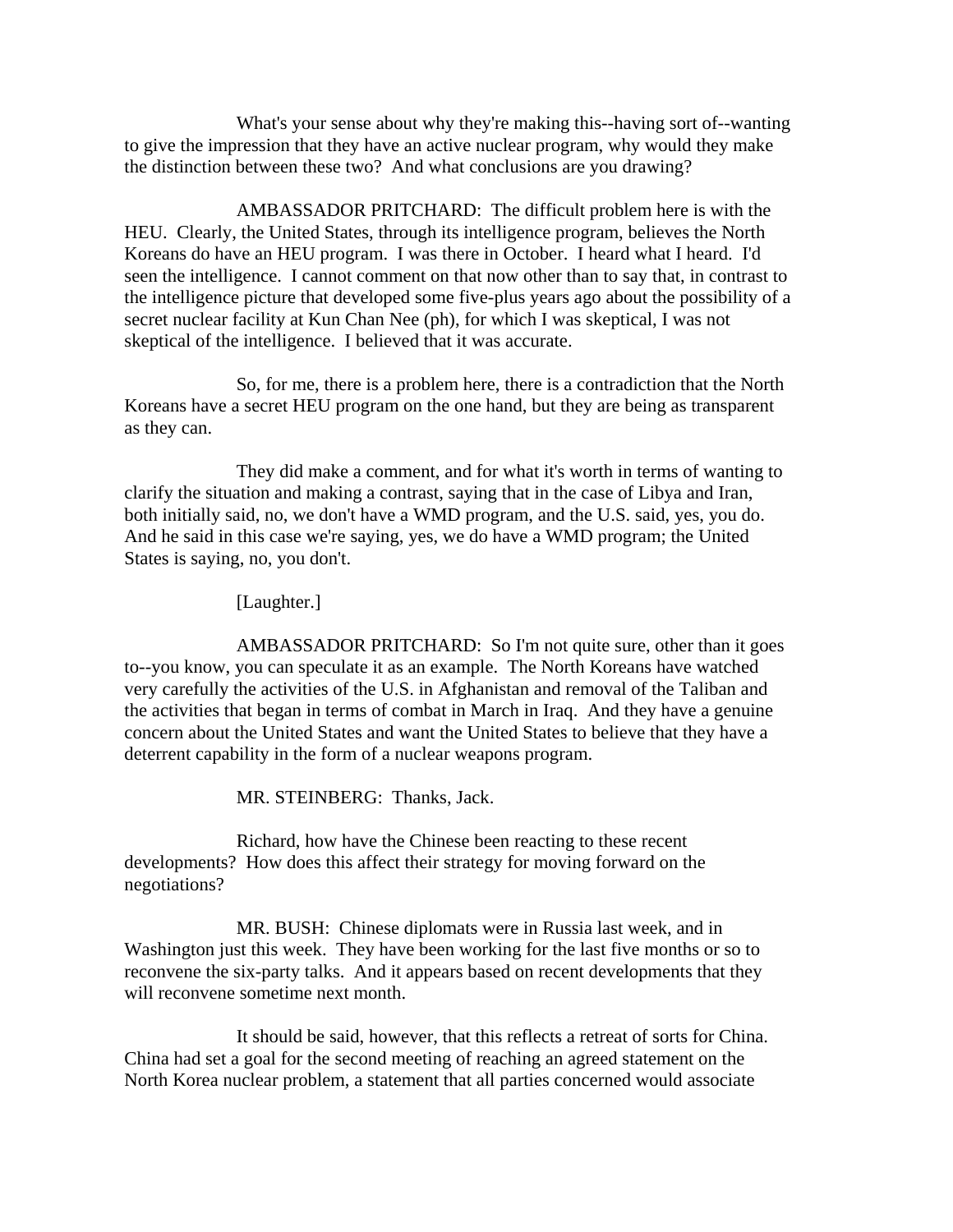themselves with. And their diplomats are shuttled between Pyongyang and Washington and other places to try to get consensus on that agreement.

In the end, the United States and North Korea could not find a set of words that would overcome their profound substantive differences and corrosive mutual mistrust. So China signaled a couple of weeks ago that the talks should proceed even if a statement was not possible at this time.

I think this is a worthwhile effort on the part of China. Maybe they were premature in trying to push for a statement at this time. There will be some kind of statement of principles needed, so I don't think that this effort will be in vain.

More disturbing, I think, from my point of view are suggestions that China is skeptical of the United States approach on certain key points. It has publicly called on Washington to make concessions. It reportedly no longer accepts U.S. claims about North Korea's highly enriched uranium program to create fissile material. And China has welcome North Korea's proposal to freeze its plutonium program, and it sees this as a good step, a good first step, one that the United States should welcome, not spurn.

From the administration's point of view, of course, the existence of the HEU program is the reason not to accept a freeze, and it worries that freezing the plutonium program will be all that happens, that this will be the last step, not the first step.

I think such divergences between Washington and Beijing are to be expected. This is a very complicated and tough issue. They're not the end of the world. They can be worked out. I think the key point here is that China, for its own national security and foreign policy interests, has taken on an unprecedented role in trying to solve a really tough problem. This is an innovation in Chinese foreign policy, and it is one that the United States rightly welcomes.

MR. STEINBERG: Richard, there are a lot of people around town who believe that the administration is expecting China to make sure that North Korea doesn't do anything provocative as this rather slow [inaudible] plays out. What are the Chinese expectations about what their role is? And how do you see their interaction with the North Koreans right now in terms of managing the North Korean side of the equation?

MR. BUSH: I don't know sort of the nature of those conversations, but I think that China understands very well the need to encourage North Korean restraint. They see the divisions in our policy and that there are people in our government who are just waiting for the North Koreans to do something provocative because that will play into their hands.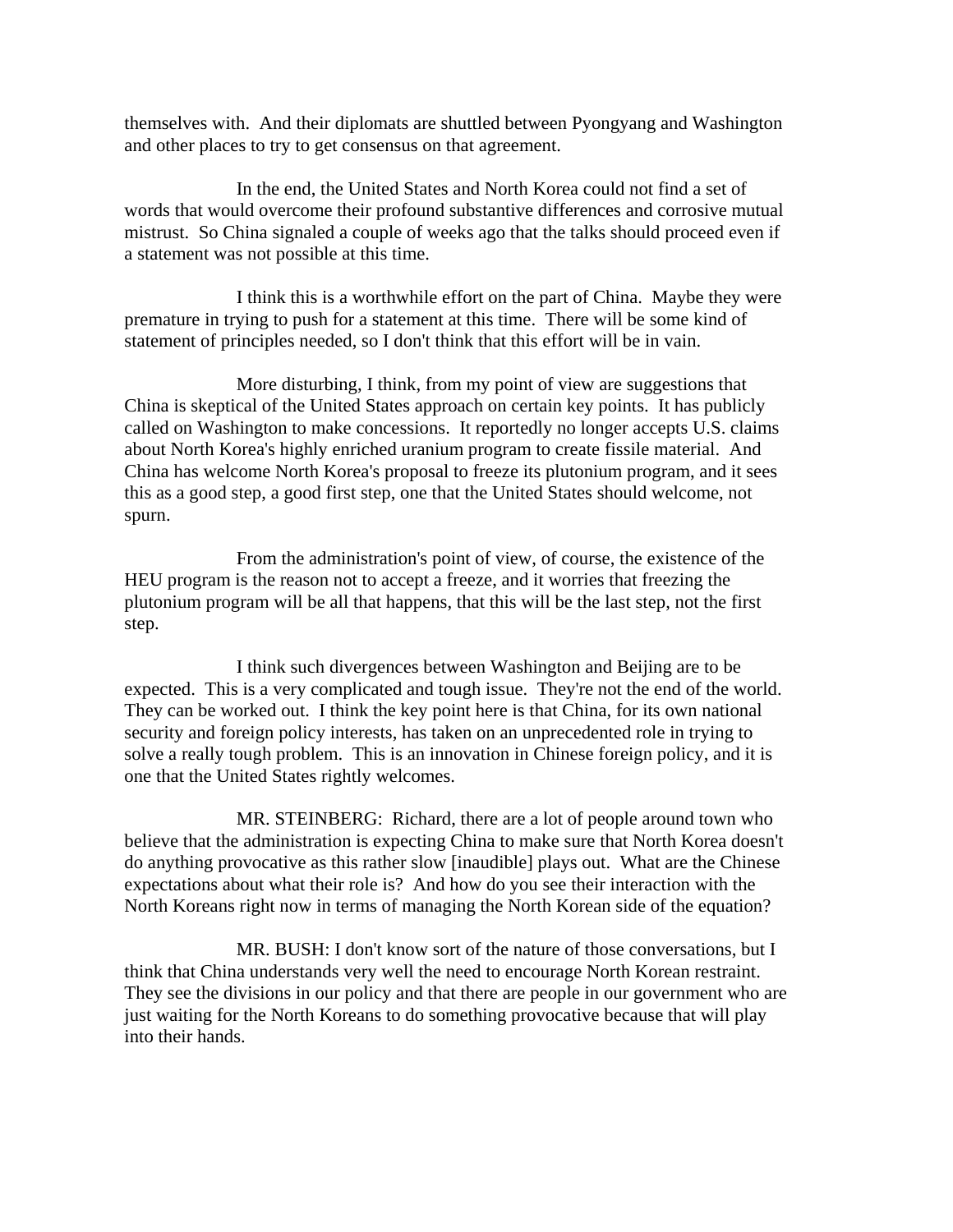I think, on the other hand, they believe very sincerely that there are limits to their leverage over Kim Jong-Il, that they can persuade but not pressure. And this puts them at odds with Washington a little bit.

MR. STEINBERG: Sook-Jong, I can't imagine that the South Korean press has paid any attention to these recent developments. I know how shy and reserved they are. What is the reaction in Seoul? How have they viewed Ambassador Pritchard's and his group's trip? And what does this mean for the South Korean Government strategy towards North Korea?

MS. LEE: This visit that Jack has been reporting has been one of the top news stories in Seoul, and but with the limited knowledge about this, you know, what this--about the Korean media is reporting as a matter of fact, and then, of course, there is like a brief summary of what they see because, as Jack has just reported, they are afraid North Korea is going to show selectively, and also they were skeptical about the influence of this team, this visit, because they don't represent government. But I guess Jack has been very highly respected, especially among the liberal groups in Korea -- Korea elites. So I bet that they would expect this visit, and they believe they can influence the Bush administration will lead to make certain concessions to Bush administration or to engage more seriously with North Korea.

MR. STEINBERG: The South Korean Government, what reactions have they had?

MS. LEE: I haven't heard official statement about this particular visit because they are more busy with the current resignation of Foreign Minister Yun. So I think, as you may know, there have been diverging, growing issues of North Korea and also the alliance with the USA, and these issues are dividing Korean society and also Korean elites, including bureaucratic officials. So that is very disturbing, and if I just quote two polls--and I thought, you know, anti-American sentiment will be controlled. But two polls are actually revealing that the delayed settlement of North Korea nuclear crisis is aggravating already negative public opinion toward USA, and this New Year poll by JoongAng Daily is telling that half of Koreans want the South Korean Government to play the intermediating role between USA and North Korea, and the remaining half is divided, too, to two groups. One group favors the South Korean government alliance with the USA to be priority, while the other half, meaning the quarter of the total respondents, are thinking South Korean Government should cooperate more with the North Korean Government. I am disturbed more by the Chosun Daily poll and saying that 39 percent of South Koreans conceive of the USA as the biggest threatening country. That is leading the answer of 33 percent who chose North Korea. But it is very disturbing to report that how my country considers its ally, the USA, as the biggest threat.

MR. STEINBERG: And on the six-party talks, what has the reaction been to the failure to reach an agreement up until now on a communiqué and a decision perhaps to go forward with the talks without any predetermined outcome?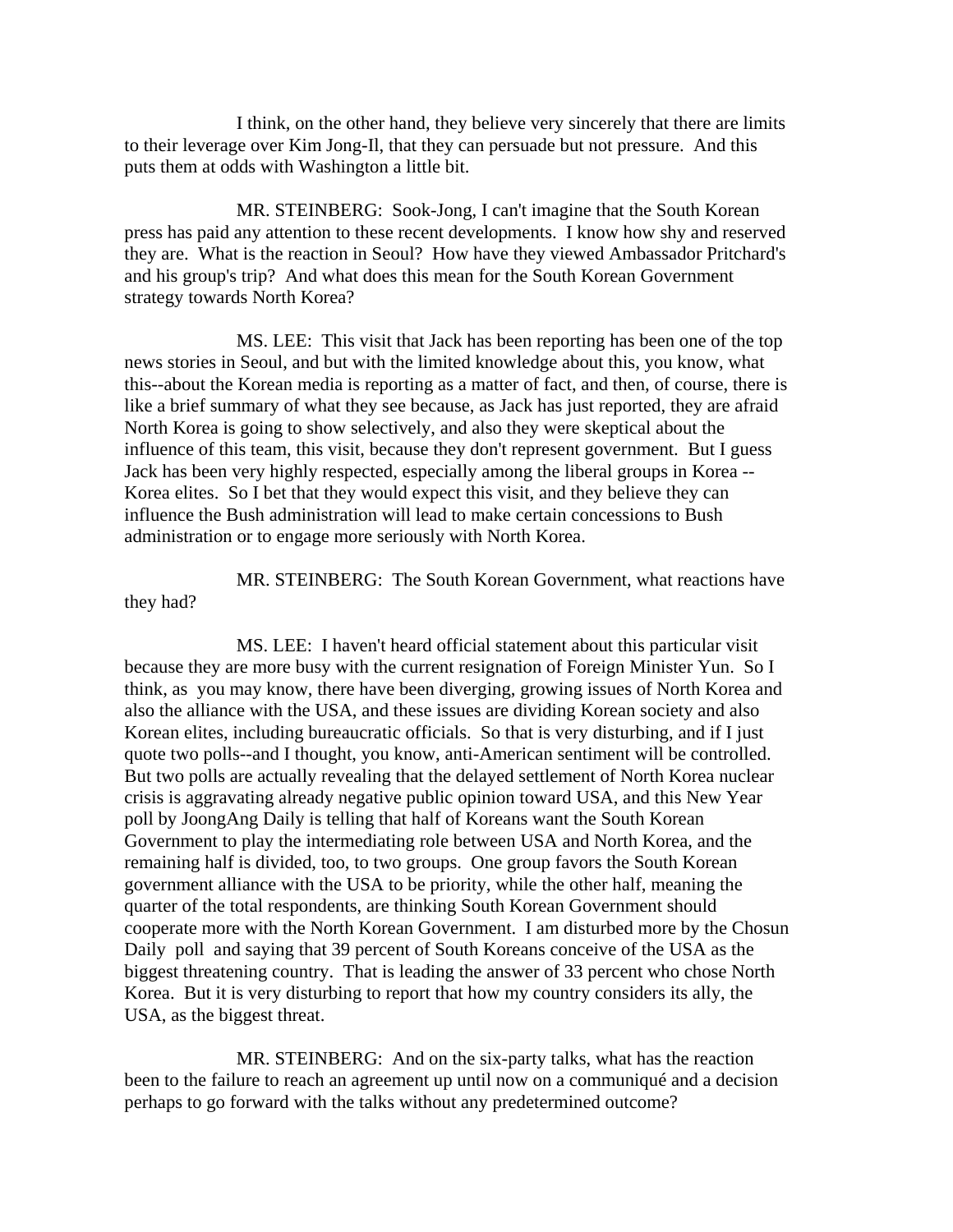MS. LEE: I think, you know, at the beginning of Roh-Moo hyun government, six-party talks wasn't that welcomed by the South Korean Government because they thought USA administration is trying to avoid serious engagement by making this talk with North Korea to a multilateral framework. But as time goes on, I guess South Korean Government began to see its role in multilateral talks. South Korean negotiators are carving their role as mediating and facilitating communication. So in doing so, just putting some restraints to two parties of the U.S. and North Korea, taking the drastic step. And, of course, they are disappointed about this delayed settlement, but the Korean Government is trying to coordinate, of course, terms of mediator role or coordinator role. This so-called mediating role taken by South Korean government would upset the American officials who expect closer cooperation from its ally. But that's true that many--the key officials in…portraying their role in this fashion.

MR. STEINBERG: Any other comments or observations before we turn to the questions?

MS. LEE: I would like to take the opportunity to report how serious this North Korean issue is dividing the South Korean public, and also it is developing into the opinion toward the alliance with the USA. USA has been the key ally of South Korea, but all these recent events and incidents, like the killing of two school girls and also this relocation of the American troops and also dispatching Korean troops to Iraq, many Koreans began to perceive the USA as very threatening and unilateral. So I think that there is very dangerously [inaudible] dangerous development in South Korean society, a decline in public support for the alliance and growing doubts in believing the U.S. commitment to South Korea.

MR. STEINBERG: Thank you very much.

Well, let's now turn to your questions. I can't imagine that there are any out there.

Why don't we start with you right here? Once you get the microphone, which will come quickly to you, if you could introduce yourself before you ask your question.

MR. GOODBY: Thank you. I'm Jim Goodby, a non-resident senior fellow at Brookings. A question for Ambassador Pritchard. There was a media report, which you may not want to comment on in light of what you just said, but the report stated that you had been shown a piece of metal that the North Koreans described as separated plutonium. You can avoid that if you'd like to, but if you have any comment, it would be of some interest.

My question which I know you will answer is what was said about something that figures so prominently in the discussions in Washington, but you didn't mention so far, and that is the idea of some kind of security assurances to North Korea.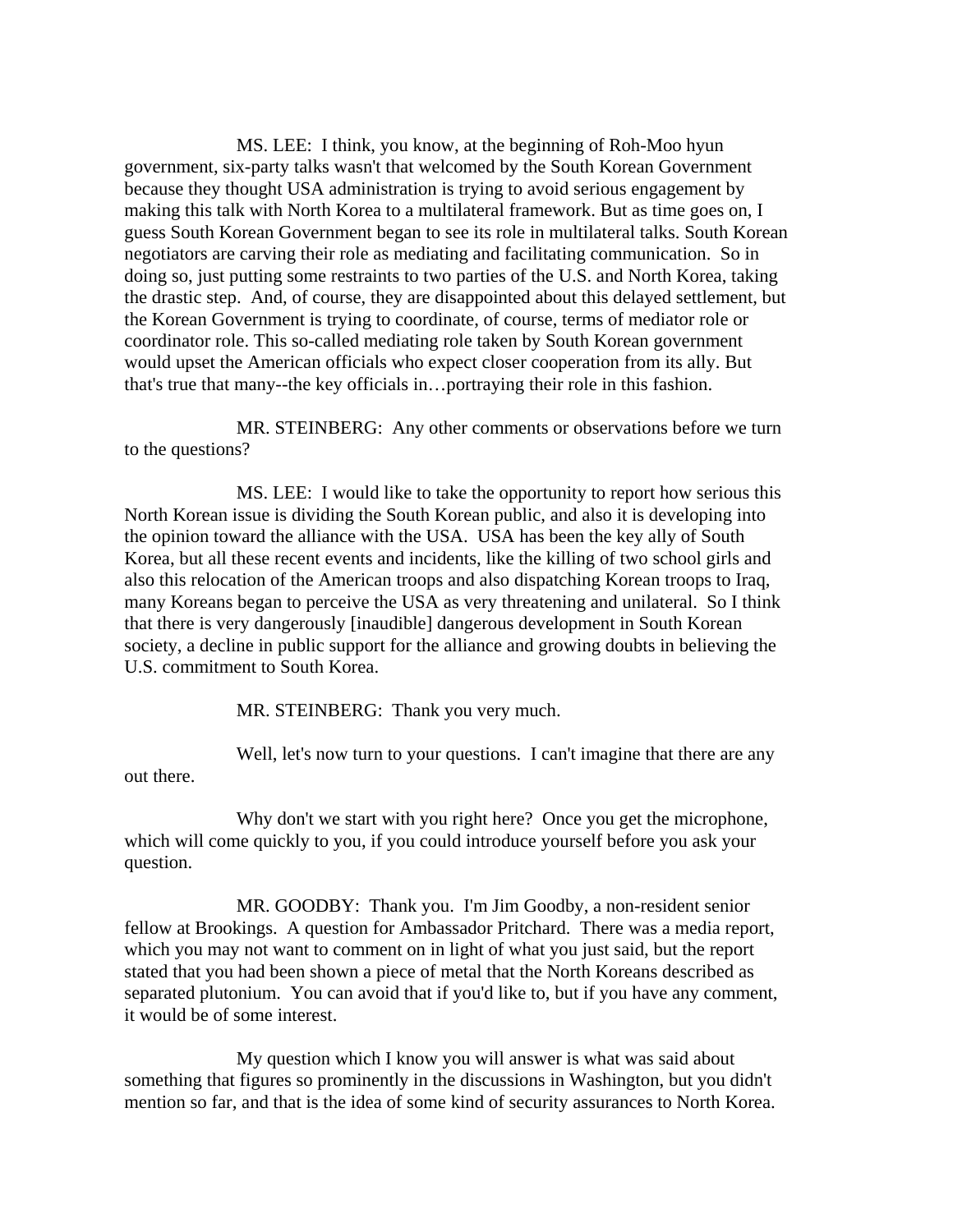That seemed to have been something they wanted rather badly, and you did not mention that it even came up, which would support the thesis that this is kind of a throw-away position for them, not something they take too seriously. So if you could comment on one or the other of those, I'd appreciate it. Thank you.

AMBASSADOR PRITCHARD: Thank you for the opportunity to

choose.

[Laughter.]

AMBASSADOR PRITCHARD: Let me just address the first one in the sense that Dr. Hecker just in five days from now--and let me give you a sense of this.

One, not only is he the former director of Los Alamos, he is a nuclear scientist, he is a metallurgist. So all of these things he fully understands. When it comes to any of the aspects that have to do with science, I'm simply, you know, a bystander. I see things that were shown to me, but he has done a preliminary briefing to some key people in the Department of Energy. I was with him when he did that. He spent the first 45 minutes telling them why he wasn't going to tell them all of this because he needed an opportunity to put everything into context in terms of what he did see, what he didn't see, conclusions that he could or could not draw. And then when he finally got around to telling them what it is that we did, it took him an hour and 15 minutes, and that was the short version.

So for me to say yes or no, it just is absolutely irresponsible on my part. Given that Dr. Hecker is going to testify, he will give this information in public information. It will all be known. And then if by chance anybody has a question for me that Dr. Hecker was unable to answer, I'll be more than happy to speculate. But before that, I'm going to avoid that.

On the question of security assurances, what I sensed was from the North Koreans that security is absolutely an important aspect of what they need to do to move beyond where they are now in terms of the reforms that they'd like to take place, in terms of relationships they'd like to develop with South Korea and Japan. And they view these really as impossible without getting beyond the current state of affairs with the United States, and primary among that is a security assurance.

But they are absolutely unthrilled about the prospect of a multilateral security assurance. I don't think we fully know or appreciate what it is about that that they don't like.

Now, they've said in their own writings that it didn't make any sense to them, that they already have a security alliance with Russia and China. Those are not threats to them, so why do they need this developed? But I think there's an area here that needs a further exploration to understand what it is that the North Koreans do or do not want.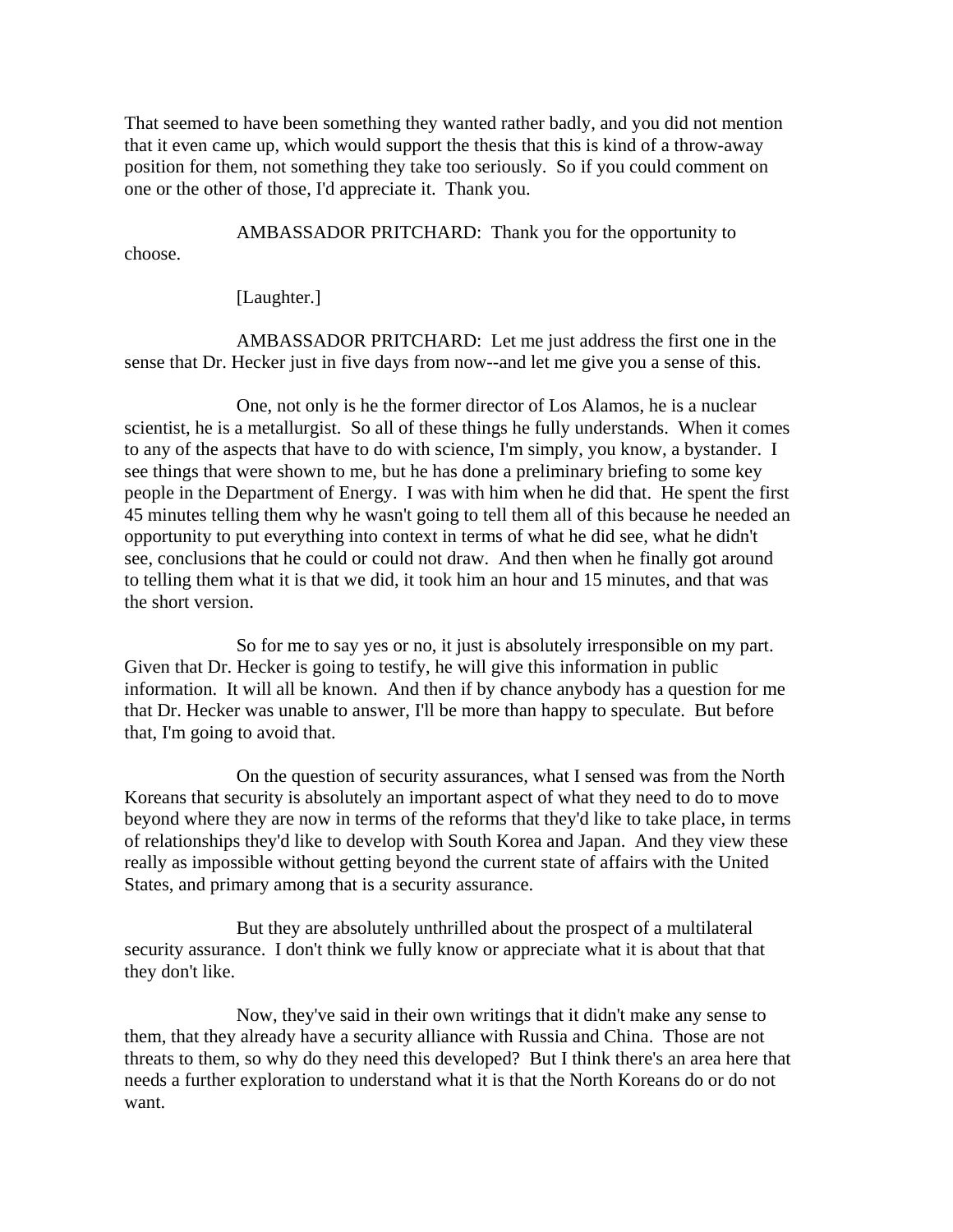There is, however, in my opinion, a tactical element here where the North Koreans, in preparation for eventual discussions with the United States, are increasing the value of the freeze that they have put out there, at the same time attempting to decrease the value of what the United States is potentially prepared to offer in terms of a multilateral security guarantee.

So part of that is posturing, and we recognize that. Some of this is--we just don't fully understand what it is that might be acceptable or unacceptable to the North Koreans. But it did come up. As I mentioned, I had some nine hours here, and I certainly can't go through all of that all at once. But it's a good point and thanks for bringing it up.

MS. SLAVIN: Barbara Slavin of USA Today. Welcome back. There was some confusion about the status of your trip, and I wonder if you could clarify the nature of the approvals that you had to get from the U.S. Government in order to go, the kinds of consultations that Hecker had with the Department of Energy--I believe he's still on contract with them--in order to be able to go, and whether you saw yourself as filling a vacuum in direct contacts between the two governments with at least the tacit approval of a good part of the Bush administration.

Thank you.

AMBASSADOR PRITCHARD: Parts of this you will best get from other people, but from my perspective, first, as I said, this is a trip that originated with John Lewis in a true sense of track two from a U.S. point of view. From a North Korean point of view, it's a little difficult to have track two when they don't have the corresponding mechanisms to have a track two. So you end up with kind of a track oneand-a-half where you have private citizens, academics, scientists, congressional aides, going to North Korea and ending up talking with officials that are the same officials that talk to the United States.

But in terms of the approval and whether it had the tacit approval of the U.S. Government or not, that part you'll have to ask the U.S. Government. I didn't proceed under the sense that this had the tacit approval of the U.S. Government. Dr. Hecker, because he is still a fellow at the Los Alamos, still holds security clearances, was required and did seek permission from the Department of Energy, which provided that for him to go.

Two other people that were on this from the Senate Foreign Relations Committee staff--Keith Luce, who is an assistant to Senator Lugar, and Frank Jannuzi, who provides assistance to Senator Biden--they were traveling under the auspices of the Senate Foreign Relations Committee. They had to seek their own permission, not the U.S. Government.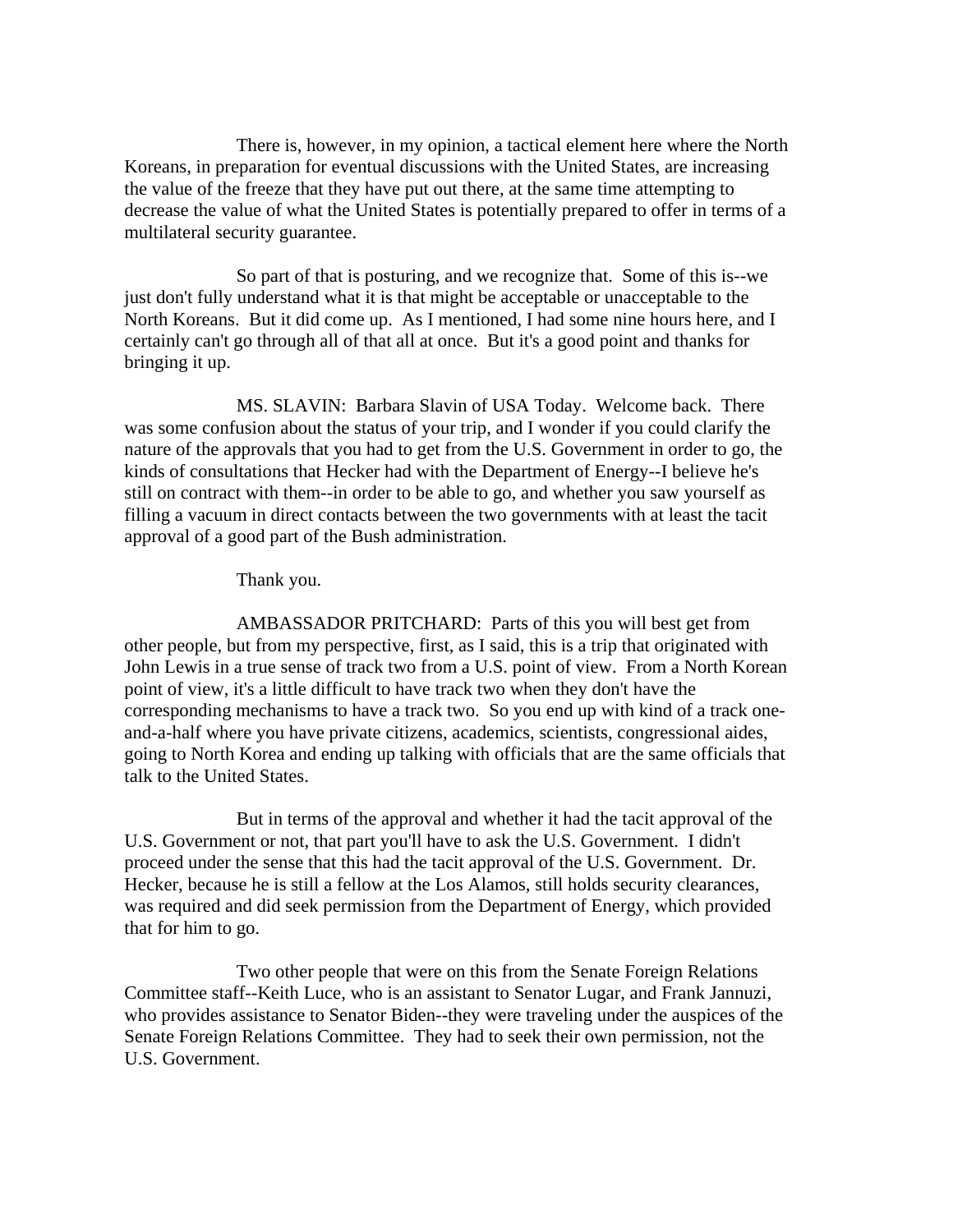There was some spillover in that three of them--Dr. Hecker, Jannuzi, and Luce--each all had the country clearances, the approval of the Ambassador in Beijing, because that's where we had to transit in there. So from that sense, there was a requirement to get that travel permit to go. There was not in advance some type of message or anything that could be construed as semi-unofficial or otherwise. We went to great pains in talking with the North Koreans to make sure that they understand that this was not a wink and a nod, that we're truly a private organization trip. And I think most of us in the conversations with the North Koreans were cognizant of this and found ourselves probably far too often than not starting our conversations by saying, "Well, as a private citizen," trying to emphasize that point.

There was no confusion on the North Koreans' part as to what we were. They did certainly understand that we would be providing this information back to the U.S. Government, as responsible citizens would, and most of us already have, and others will be doing so in the near term.

MS. LAVOTT: Thank you. Elise Lavott, CNN. I guess it's a little scary to try and get into the mind of the North Koreans, but you've talked to them a lot more than most of us. And I'm just wondering what your kind of assessment of what the North Korean endgame really is. Are they fully intent on developing a full-flown nuclear weapon and just playing for time and plan on declaring themselves a nuclear power? Or is this just, you know, the kind of brinkmanship that we've come to expect from North Korea and they're just playing it out to get as much as they can? Or is it a combination of both?

AMBASSADOR PRITCHARD: I'm assuming that's addressed to me.

I have for the last year fully believed that the North Koreans have already made a final decision that they would be pursuing and developing a nuclear weapons program. That's not to say they could not be deterred from doing that or they might not be willing to give up what they have in exchange for an endgame relationship with the United States.

It was clear to me in this visit that they are still of the mind that it is more important than not to develop a relationship with the United States, and in that regard, they are prepared at this point to give up their nuclear weapons program. It is a complex issue. In the HEU we've talked about before, it really isn't on the table for discussion yet. It needs to be there. It can't be half-measures. They understand that. But I'm also still convinced after this visit that if this does not work, they will continue down the process and the path that they have chosen.

You know, as an example, Kim Kye-Gwan said to me, "Time is not on the U.S. side. The lapse of time"--these are direct quotes. "The lapse of time will result in the quantitative and qualitative increase in our nuclear deterrent."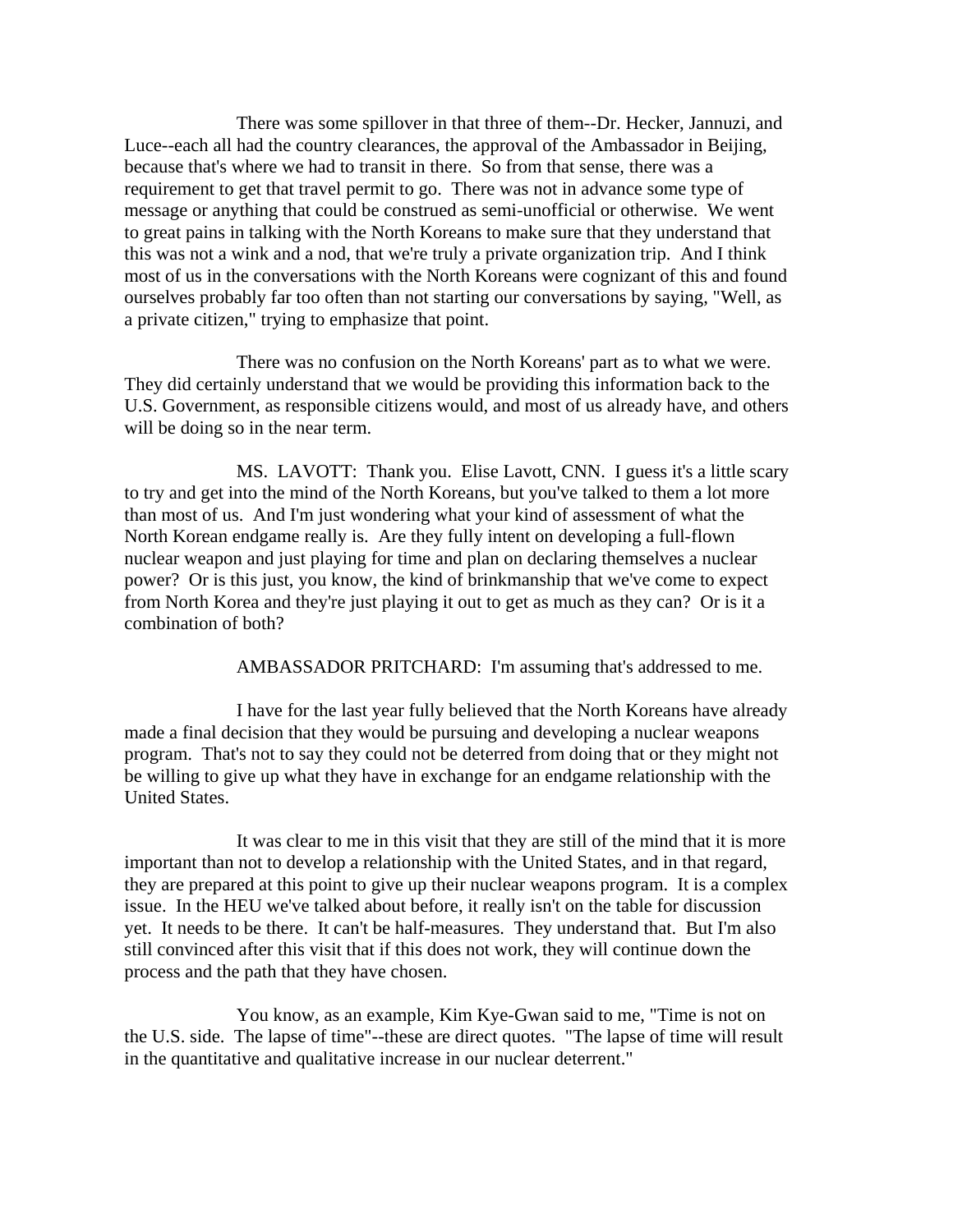You know, are they bluffing? No, I don't think so. I think it's somewhat matter of fact. But they certainly are using that to their advantage in what they see to be upcoming talks and eventual negotiations in whatever context with the United States.

MR. STEINBERG: Did you discuss the issue of inspections with them and what they would or wouldn't be prepared to do by way of inspections?

AMBASSADOR PRITCHARD: On this trip, we did not go into depth in terms of what they would be prepared to do. I think what Kim Kye-Gwan may have alluded to early in was by allowing us to go, there was some sense that the U.S. would see a willingness on their part to allow, during a freeze or dismantlement process, the U.S. and others to be there. But we did not go into it. We were not there to negotiate, and we were kind of careful to make sure that we did not try to represent potential U.S. interests and what would or would not be acceptable. So it was an area we didn't get into.

MR. STROBEL: Orrin Strobel (ph) with Knight-Ridder Newspapers. Two quick questions. Other than your own eyes and ears, were you allowed to bring any sorts of devices for measuring, cameras, anything like that? I understand you're not on an inspection mission, but if the North Koreans want to send a signal, it would seem to me that they would want you to get the signal.

And, secondly, can you just flesh out a little bit more what they said about the war in Iraq and the impact on them? Obviously, they're concerned that the United States might do likewise to them, but I'm curious whether they also kind of see the United States as tied down in the Middle East right now and not able to threaten military force, even if it wanted to.

Thank you.

AMBASSADOR PRITCHARD: Let me address the last first. No, they did not go into any extensive discussion other than the cryptic reference to Libya, Iran, and the timing and what the U.S. was doing. They did not talk in terms of the U.S. is tied down, therefore we don't expect they'll be able to attack. None of that was there on this set of conversations.

In terms of recording this, all of us had cameras, which they said: You're free to take pictures wherever you want, except at Yongbyon. And for most of the part, when they would say, yes, you can take pictures, then they'd turn around and say, Well, not there. But nonetheless they had their own still and motion-picture camera of all of our visit to the nuclear facilities for which we have asked for copies of, trying to split the hair here, saying, yes, you've told us that your regulations don't permit us to take photographs, but since you did, would you provide us a copy of yours? Somehow I don't think we'll get those, but nonetheless--and to finish that, no, we had no measuring devices of any kind. As you mentioned, it certainly was not an inspection. You know,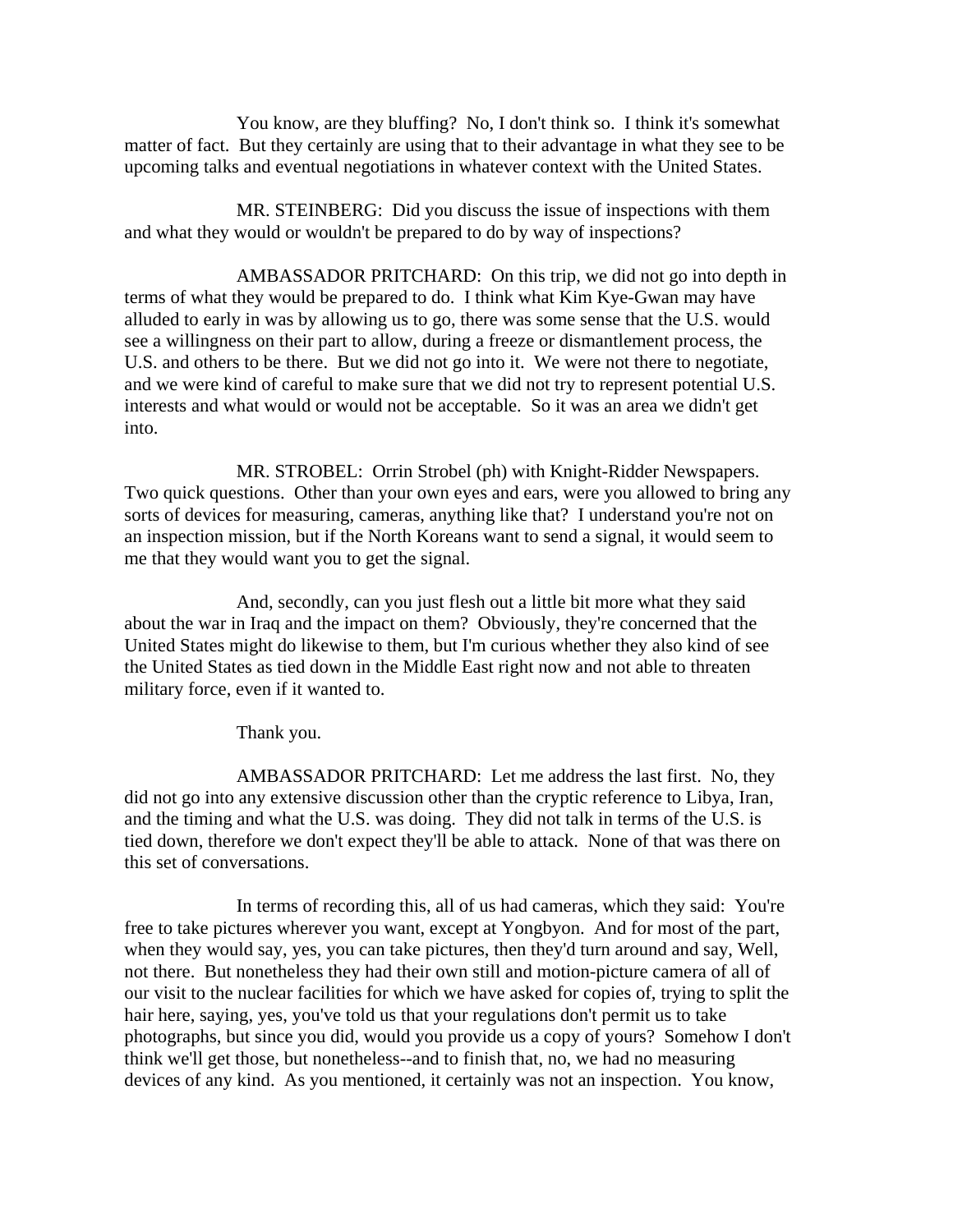with the exception of in the person of Dr. Hecker, you know, a walking tool himself, we had no other devices.

MR. ENSOR: David Ensor, again, of CNN. Ambassador Pritchard, two questions. First of all, in your nine hours of talking with the Vice Minister, did he make- -did he clarify at all what they would be willing to do to prove to the United States that they don't have an HEU program? Will they let the United States satisfy itself that they don't have an HEU program?

And, secondly, just to push back a little, I don't understand why you can't tell us whether the North Koreans showed you something that they say is reprocessed plutonium. Never mind what Dr. Hecker thinks it was, did they show you something that they said was reprocessed plutonium?

AMBASSADOR PRITCHARD: I do appreciate the last question. I had an extended conversation with Dr. Hecker last night. All of us on the delegation came to the same conclusion. In terms of as a spokesman for the group, the credibility of Dr. Hecker in terms of others of us who may be ascribed to have motivations, you know, it is best for him to do it.

You know, I can answer the question. Simply I am just choosing not to now. I would ask that you let Dr. Hecker very fully explain this. He will. He'll do it in detail. He'll answer your questions. And then I certainly will give you my own opinions after that.

In terms of proving the HEU, the only thing that--I had a private conversation--not with Vice Minister Kim Kye-Gwan, with somebody else, who--and somebody else has said this to me, another North Korean, but not on this trip. The equivalent of "You tell us where it is, and we'll let you go see it."

My response, again, as a private citizen, was: That's the Iraq model, and I have no doubt the U.S. is not interested in that. This is something that the North Koreans are going to have to clarify for the U.S. It is not a hunt-and-peck situation.

Vice Minister Kim Kye-Gwan did say, you know, "How is it that we can prove that we don't have something that we don't have?" I mean, those are his words. But other than that, there was not any clarification of how that might come about.

MR. : You said that they didn't mention Iraq much, but either in this or any other conversations that you've had, have they mentioned the Iraq inspections regime? Do they see that either as a bad or a potential model?

AMBASSADOR PRITCHARD: I would have to go back to a previous life some three or four years ago, particularly when we were having initial discussions about Kun Chan Nee and how we were going to go about doing that.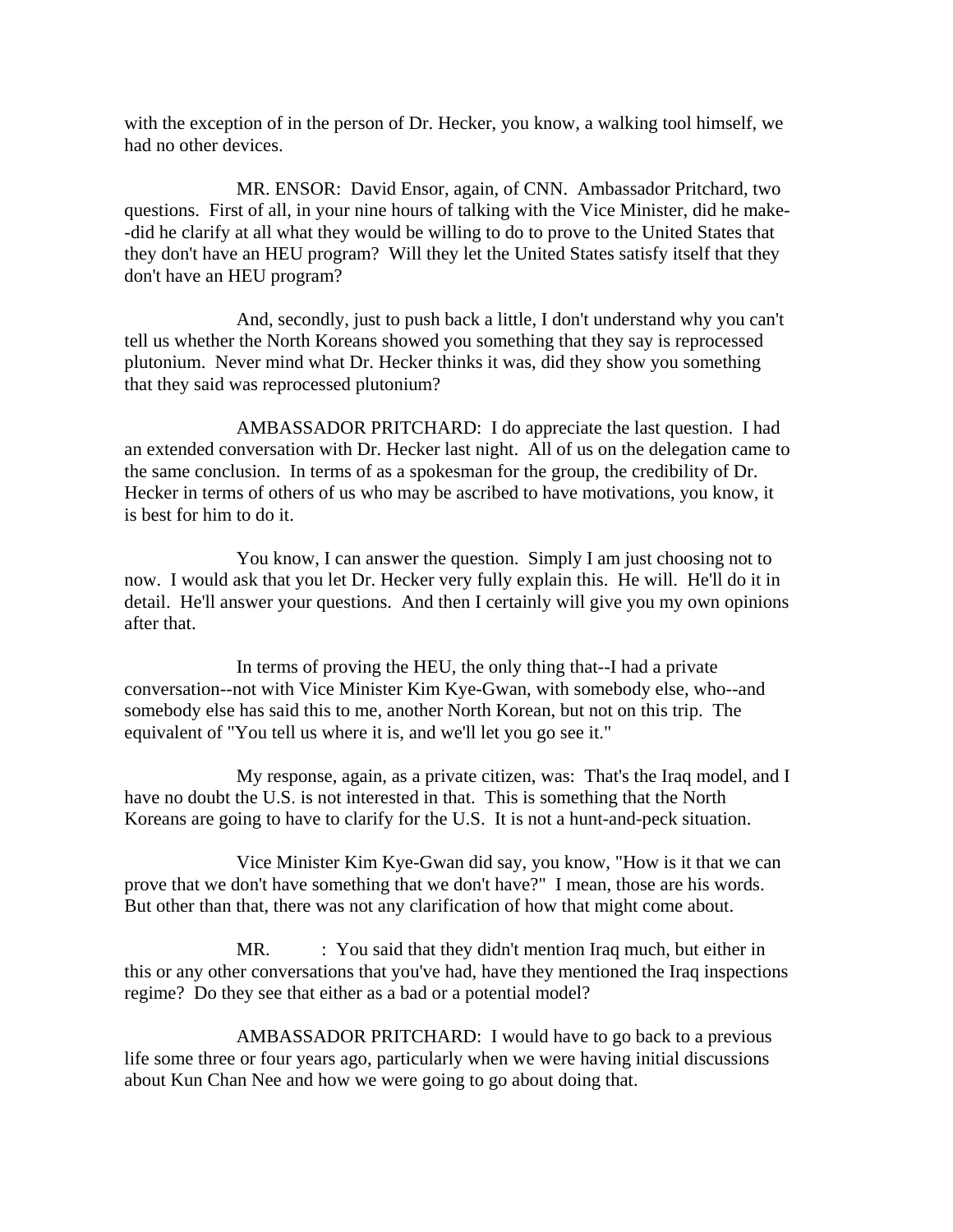Throughout that discussion--and those were a set of discussions that lasted over eight months that resulted in the U.S. being able to have access. We called them visits, but they were absolutely inspections, with U.S. military personnel in civilian clothes, with measuring devices. They went on two occasions with the authority to go back if we weren't satisfied after that.

But throughout those conversations, the North Koreans kept referencing Iraq and saying, you know, we're not going to be like Iraq, we're not going to have you all over our country poking your head in every hole that we have, because we've got a lot of them.

MR. HATHAWAY: Bob Hathaway, Wilson Center. Jack, just to clarify something, I heard you say that in October of '02, you were convinced that U.S. intelligence on the HEU program was solid. Has anything transpired since then that lessens your confidence in the reliability of that information?

And, moreover, we apparently have not persuaded the Chinese about this. I gather that the Japanese and the South Koreans also are agnostic on it. What might we do, if you continue to believe in the solid nature of this intelligence, what would you recommend that we do to get our other partners on board on this key issue?

AMBASSADOR PRITCHARD: This is a key element, I believe, in resolving the HEU problem. Nothing has changed since I was first introduced to the intelligence and information about the HEU program, and clearly I have not had access to any additional information over the last four and a half months. I don't backtrack on what I believed I heard in October, nor have I been changing my mind about the validity of the information. I continue to believe that they do have an HEU program.

In terms of how do we convince others who are skeptical, and as Richard pointed out, and others, the Chinese certainly don't believe this, and there is a good deal of skepticism on behalf of--on the part of other allies as well. It goes to a problem that we had with Kun Chan Nee, and that is, the intelligence community, rightly to a degree, protects the information they have, both for reasons of the sources and the methods that we're all familiar with, but the inability to provide some level of information, either to the party that you're accusing or to your allies that you want to bring on board, is a huge disadvantage and ultimately is a disservice in trying to resolve the problem.

I would firmly recommend that the DCI take a personal look at this and be able to modify some of the restrictions that would allow us to share first and foremost with our allies--Japan and South Korea--the bulk of the material, and to whatever limited degree we can with the Chinese, and to the point necessary, even to the North Koreans, to get this thing resolved in a more timely fashion.

MR. STEINBERG: Could I just ask Richard and Sook-Jong whether you think in the case of either South Korea or China they really want to know, and whether it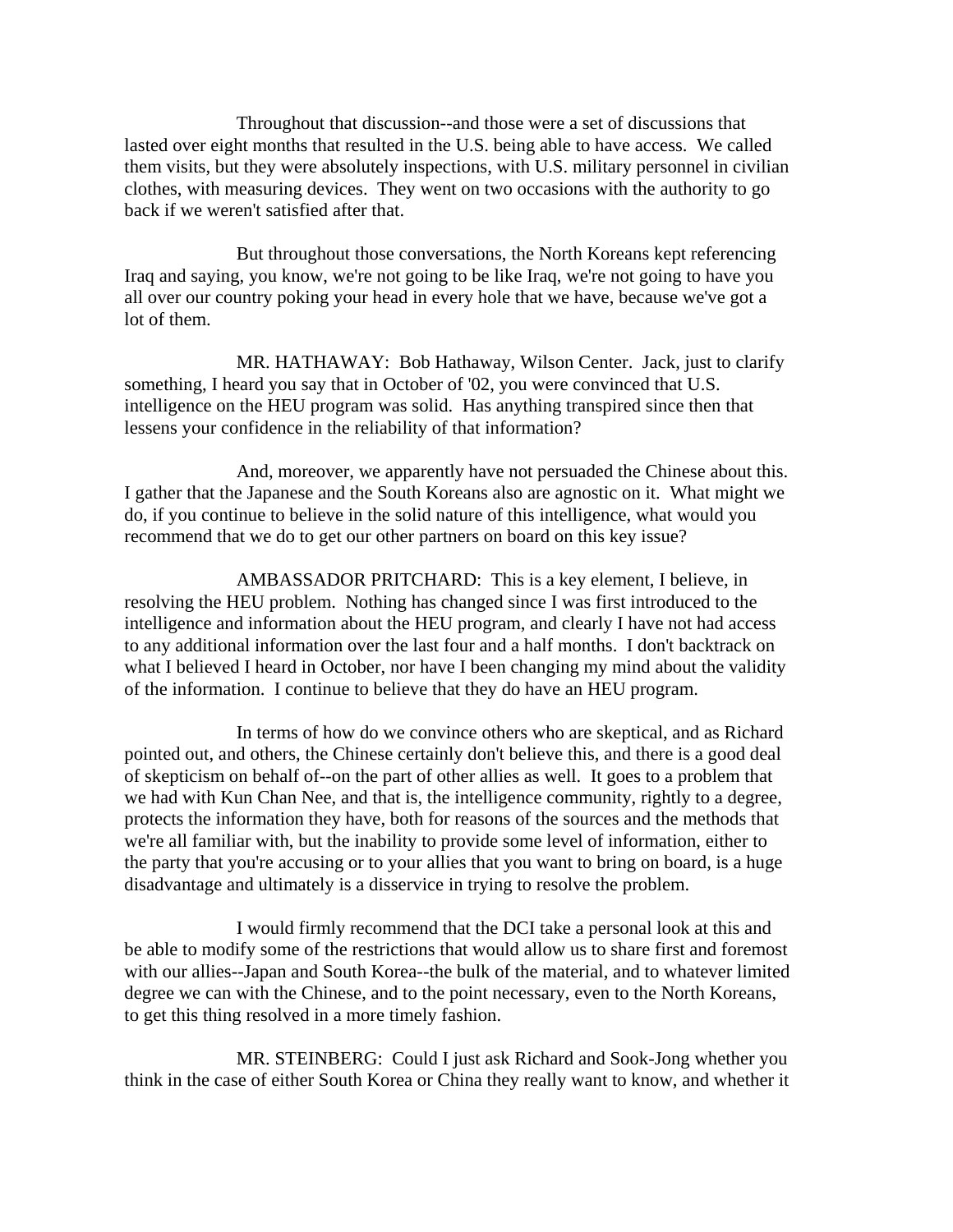isn't more convenient for their purposes to be able to say, well, we don't really know the answer to that?

MS. LEE: I guess South Korean Government is also skeptical. That's a good word. They are, I'm not sure about the HEU program, like China. But I think whether they have this program or not isn't that important because whatever kind of nuclear capacity they have, it's not actually building additional threat to South Korea because South Korea is vulnerable to conventional weapons of North Korea. So, I mean, I guess the majority of the South Koreans believe this nuclear program is actually a negotiation card to get in a dialogue and to normalize with the USA and while they are getting the security guarantee. So it doesn't matter--I think it's better to solve this nuclear crisis as soon as possible because--not because there's any invasion possibility or threat from the North to the South, but because that is damaging U.S.-Korea alliance. North Korea's nuclear issues are driving a wedge between two allies that is most troubling thing.

MR. BUSH: On the issue of the HEU program, if China takes a sort of "see no evil" approach to it, it threatens to undermine their whole effort. If they seek to focus the negotiating discussions on the plutonium program, there is a danger, I think, that the whole mediation effort on their part will come to a grinding halt because the U.S. will lose confidence. And there's a danger that the United States and China could be in a kind of basic disagreement over why the process failed. We will blame Beijing, and Beijing will blame us.

So they may not want to know, but they will be more successful in this effort if they sort of accept it and take it on. But I agree with Jack that so that we can help them sort of clarify the situation for themselves.

MR. WINDER: Joe Winder, Korea Economic Institute. Richard, I want to ask you about the Chinese view on having started this process, do you think they regret having seized this hot potato? And are they now looking for a way to get out of it, say wrap this thing up and then say it didn't work and it's the U.S. fault? Or are they- how committed are they to taking this as far and as long as it takes to get some sort of outcome that's reasonably satisfactory?

MR. BUSH: It's a good question. I think at this point that they remain committed to the process. This is important in terms of sort of China's own national interest because if the North Korea situation spins out of control, it will spin across the border into China. So they have a real reason to do everything they can to bring a good result.

I think that this also appeals to China in terms of what it says about China's role in the world as a responsible great power, which is also in their interest.

So, this has been a modest setback, not being able to get this agreement, but I think that they're going to push on for a while.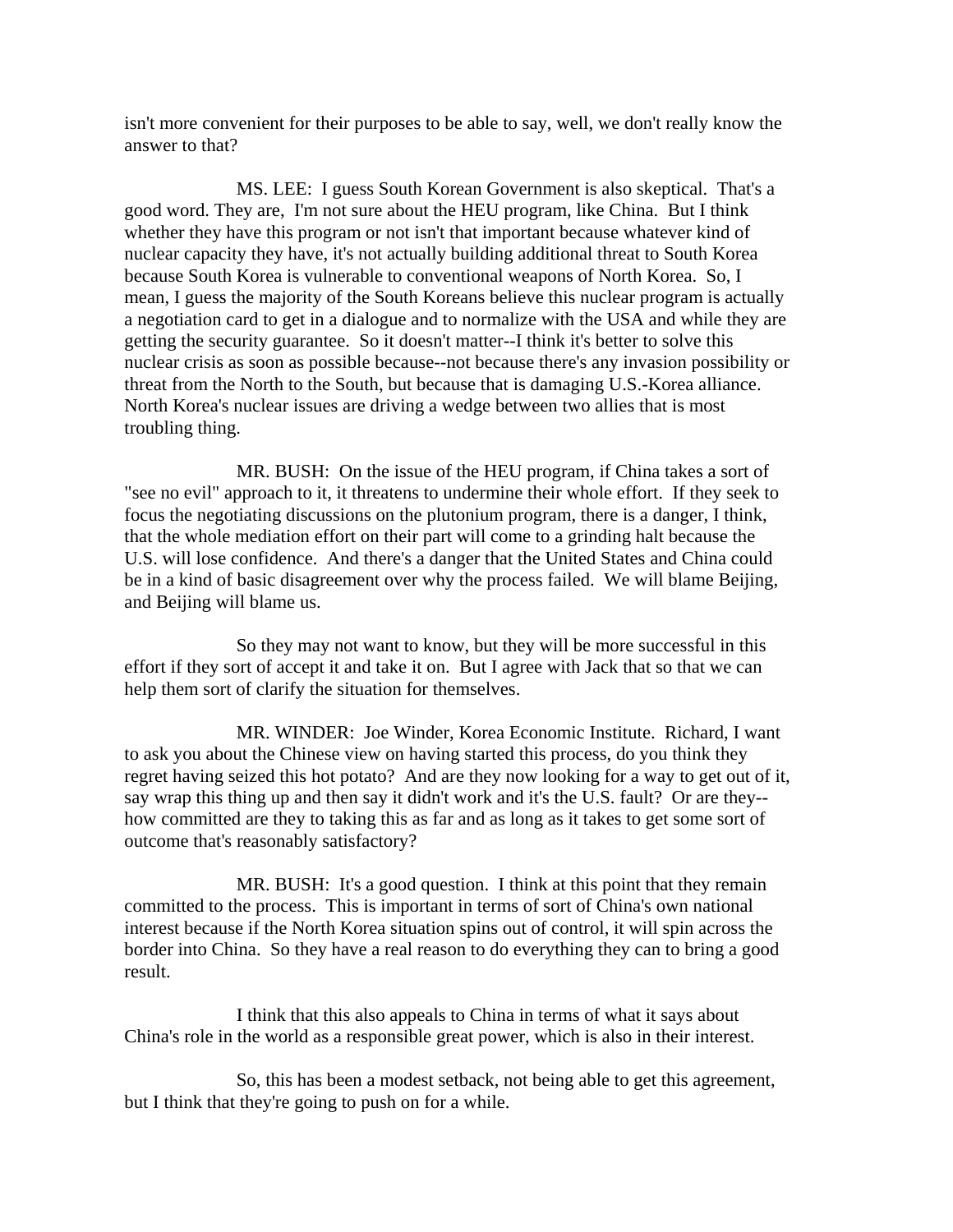MR. RIVALL: Thank you. Artie Rivall (ph), ABC News. You talked a little bit a while ago, Ambassador Pritchard--

MR. STEINBERG: Can you speak a little bit louder and get closer to the mike?

MR. : You talked about the spent fuel rod pond, and there is a debate about how many of the rods they've actually reprocessed. At some point I think the North Koreans said they had reprocessed all of the thousands of spent fuel rods. You said that they had moved them to a reprocessing center. Do you know how many of the rods they have moved to the reprocessing center? And did they tell you how many rods they've actually reprocessed?

AMBASSADOR PRITCHARD: Let me try to answer part of that, and the larger picture Dr. Hecker is going to go through from A to Z on that.

What I said was that the rods were no longer there. I did not say they moved them to the reprocessing facility.

Now, the North Koreans did say that. They have told us previously in an official capacity that that's what they had done. They reiterated to this group that was there that they began reprocessing in mid-January of a year ago, and they completed the reprocessing in June of this past year.

You know, I mentioned early on--and that's why it's important that Dr. Hecker go through all of this. We saw some things and we did not see some things.

Now, you know, I'm going beyond where I want to here, but I can't tell you where those rods are. I didn't see where they went. So for me to speculate that, in fact, they were reprocessed or they were taken out and hidden someplace, I can't do that. I can tell you that they are not--I can guarantee you they are not in that spent fuel pond.

MR. OBERDORFER: Don Oberdorfer. This a follow-up to your conversation with Kim Kye-Gwan about time. Do you get the impression that they are now attaching less urgency to a solution of this problem than had been--than they have attached in the past, that maybe they are content to let this ball be kicked down the road past November, hoping maybe that President Bush is not re-elected or that something else will happen in the meantime, they'll go on producing plutonium? And I just wonder, out of your past experience, your own assessment of their degree of urgency or lack of it.

AMBASSADOR PRITCHARD: There was no mention of the election in terms of waiting to see. Not on this trip, but with a previous conversation with another North Korean in October, they were saying that it was their expectation that President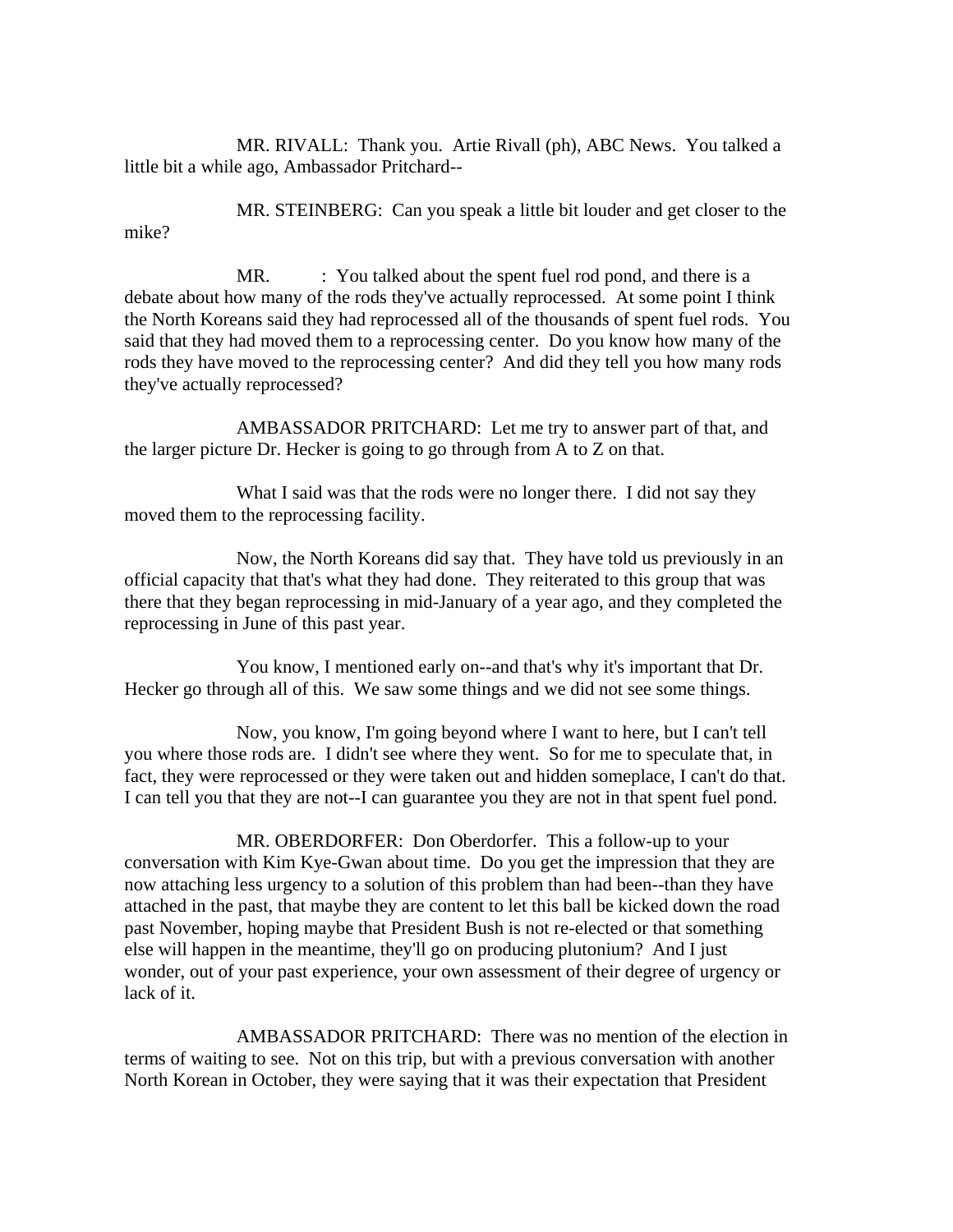Bush would probably be re-elected, and they certainly were not holding their breath and waiting for a change in the administration to take place.

In terms of the urgency, I actually was--I did not anticipate that I would have the kind of conversations with Kim Kye-Gwan that focused on resolution, peaceful discussion, that I thought there would be more of the, well, if you don't want to talk, then so be it. But there was more focus on we would like to get this done, we don't want to waste our time, we'd like to take a first step, we know we can't go to the endgame now.

So there was some practical discussion there that actually focused on doing it. But there was not any sense of urgency about this. You know, again I go back to what they said then and what we have seen in other writings by North Koreans as well that simply is trying to point out to the U.S., time is not on your side. As time goes by, we are increasing our arsenal, is their message.

MS. : Carol [inaudible].

MR. STEINBERG: Can you just wait for the mike, Carol?

MS. : You said the five-megawatt reactor was operating. What about the reprocessing facility?

AMBASSADOR PRITCHARD: Again, this part of the discussion Dr. Hecker will go into. I'll simply say the reprocessing center was not functioning. They said they had completed there, so there's no expectation there was anything going on there. But the five-megawatt was operational.

MR. MITCHELL: Gary Mitchell from the Mitchell Report. Ambassador Pritchard, I was struck by your characterization of Pyongyang in January of 2004 versus earlier visits.

AMBASSADOR PRITCHARD: Right.

MR. MITCHELL: Particularly the activity that you saw in the streets and in the markets. And that prompts for me these questions:

What factors do you think domestically account for that? What conclusions, if any, do you draw about what that might mean about change in this country? And, third, and perhaps most importantly, are there implications there for future diplomatic efforts with this regime?

AMBASSADOR PRITCHARD: All good points. As I was trying to point out, this is all relative. So as I go back some years in--I don't know whether it was February '97 or some point like that. When you go through the streets of Pyongyang and there's no traffic, there's the occasional official immediately old Mercedes that's driving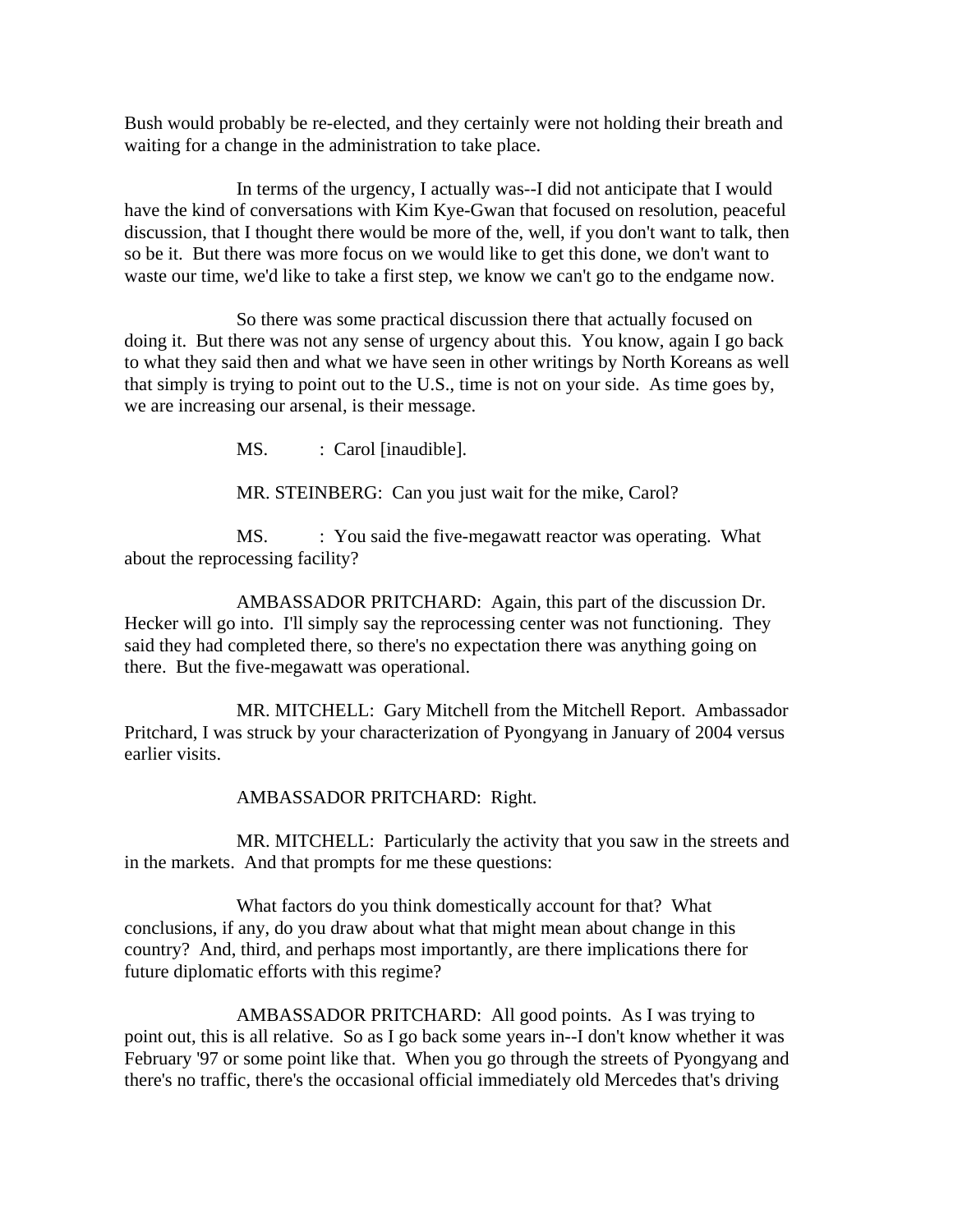around, and you look at an apartment building in the early evening and you see one light bulb on.

You know, this trip there were lights everywhere in all of the apartments. They just had, in relative terms, a more vibrant look to it.

What I can't do is to say that the reform activities that were begun in July of 2002 are attributable to this. I don't know that. I mean, there are other people far better equipped, Marcus Nolan for one, that can give you the economic side of why this is happening. But as I said, I had heard reports over the last year of people coming in, and I was interested in that because there is the occasional misperception that Pyongyang and North Korea is tottering on the brink of collapse and all we have to do is wait and they're just going to go away. Well, the trend line is in the opposite direction. So if you're expecting North Korea on its own to implode for the lack of infrastructure, support kind of activities in the only city that counts, don't wait. It's not going to happen, at least any time soon.

In terms of the implication, I mean, clearly there are--you know, for a couple of things. If this takes root, if this one Tong-Il(ph) street market expands in other places, you're going to get a sense of entitlement by people that they're not going to walk away from easily. It is an expectation that the regime must meet in trying to find better goods and better services, all of which can be exploited in terms of bringing it to more rational behavior.

So there is something to be exploited here because of the trends that are occurring.

MR. STEINBERG: I'd just observe, Jack, as a historian that in some ways the North Korean Government faces a dilemma, because if it doesn't reform, it has the problem of continued impoverishment of people. If it does open up, it has the problem that revolutions tend to happen when expectations begin to rise.

#### AMBASSADOR PRITCHARD: Right.

MR. STEINBERG: And so it may well be that it's not going to implode in kind of the sense--the very unsophisticated view that it would only implode if things got worse, but actually, these new dynamics could be creating a problem.

MR. FERACCI: Hi, Ambassador. Matthew Feracci (ph), New River Media. I just had a quick question. Do you think--did you detect any significant change in the tone of your conversations? I mean, is this a kinder, gentler DPRK?

[Laughter.]

AMBASSADOR PRITCHARD: Now, the problem with my answer is that you've got to put into perspective of how the North Koreans view this delegation.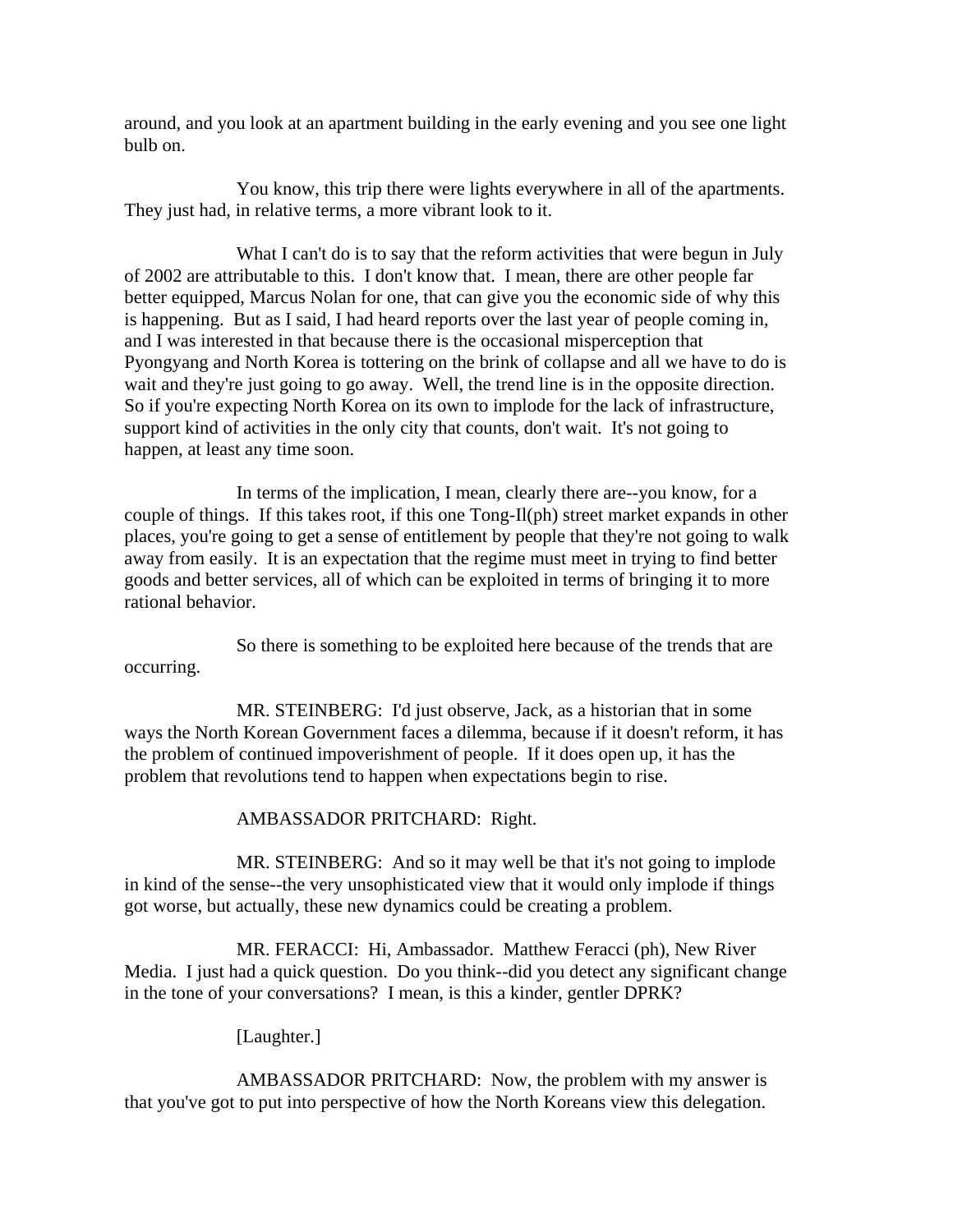They've known John Lewis since 1987. You know, they--I'm a known quantity to them. They wanted us to walk away with an impression. So it was open. It was as cordial as you can be with North Koreans. You know, so--was it gentler, kinder? Yes, but, you know, on their terms.

I'll give you one example. We did have a meeting with a Korean People's Army, KPA, General Li Chong Bo (ph), who is the guy in charge of the DMZ, he's been there for about 800 years. But--well, maybe not.

[Laughter.]

AMBASSADOR PRITCHARD: But in the past, they have trotted him out to give the KPA hard line to the visiting Americans. You know, fire and brimstone, you know, shape up or we, the KPA, can shape you up ourselves.

That didn't happen. I mean, it was far milder than I would have anticipated. So in that respect, I mean, they were playing to the audience that they had, so you cannot take that and say this means that they are a kinder and gentler society now.

MR. BROWN: David Brown with SEIS (ph). thank you very much for everything you've shared with us, Jack. This is a question for you again. What, if anything, did they say about their economic relations with the South? It strikes me that that may be another area in which time is on their side, that they've got a government in Seoul that's going to move ahead with economic cooperation projects, the [inaudible] zone, the railways and so forth, regardless of what happens, it seems, in the North Korean nuclear talks. Could you address that?

AMBASSADOR PRITCHARD: That one I really can't in the sense that we didn't have a good discussion on that. There were a couple of meetings at the very end in which Mr. Luce and Mr. Jannuzi went off and had some separate conversations, and they may have covered that more.

There was the implication in the one-hour session that we had with their Committee on Promotion of International Trade that implied that in terms of, you know, increased trade, in their words saying that, you know, in the past we've gotten these contracts for, you know, magnesium, lead, zinc, et cetera, and we really couldn't fill them; and now we're beginning to be able to fill those contracts.

So there was implication of that, but there was not a direct discussion about it.

MR. NELSON: Thank you. Chris Nelson of the Nelson Report. A question for Jack primarily. We've been talking a lot about what you saw and did there. Is it possible to talk about what you've done since you got back? Have you had time to brief the National Security Council? Have you had time to talk to the Vice President's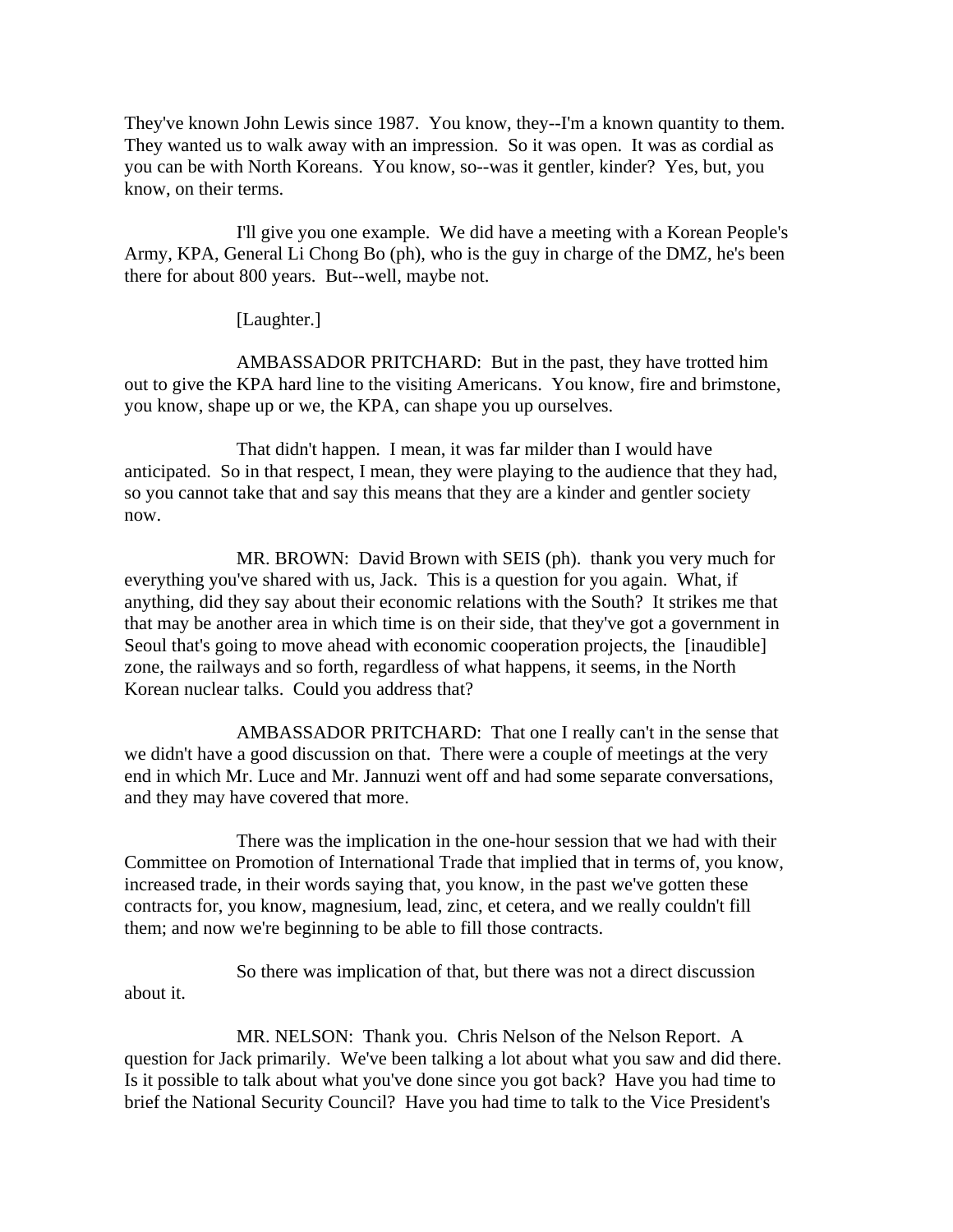office? Have you talked to people at the State Department? How have they received your assessments of North Korean excitement about or willingness to negotiate? Have you detected any movement in what has been seen by many here as a continued stalemate or sense of paralysis in going that last mile and developing a road map, for example, or whatever you might want to call that? If you could fill us in a bit on what's been going on since you got back.

AMBASSADOR PRITCHARD: Just factually, Chris, I provided a very limited initial piece of information to the State Department, to the Secretary's office very quickly, just in case those of you in the media had gotten the story and I certainly did not want the Secretary to be blindsided by reading about what we had done before he knew about it.

Now, after that, I spent an hour and a half yesterday at the State Department discussing my trip in some detail. I have not talked to anyone else in the government. As I mentioned earlier, Dr. Hecker has provided an initial couple of hours' feedback to the Department of Energy, specifically to provide to Secretary Abraham, who was traveling in Beijing at the time. I know that the two congressional aides have given some limited information back and are on their way back now, having stopped in Seoul.

It is John Lewis' intention to provide a very thorough--he takes incredibly detailed notes and will be providing all of those to key people in the Department of State for complete circulation as needed. And you notice I didn't pick up on your ask for speculation.

MS. : Katie [inaudible] from Institute for Defense Analysis. First of all, I'm glad that you went, so welcome back. Nine hours' discussion with the good old Kim Kye-Gwan seems to be a very important opportunity, and he surely indicated their country's resolution to deal with this issue with the United States directly.

During that nine hours' discourse, did Mr. Kim offer you or indicate what's the price tag? I think that's the bottom of the issue between the tug of war. And if he did so, could we get the list of what he wanted from us?

AMBASSADOR PRITCHARD: No, Katie, he did not indicate what the price tag was. As I had mentioned earlier, in their public offering of this freeze, they did put a price tag on that, on those three items, for which I criticized Vice Minister Kim on. But in terms of what you're asking in terms of a final price tag from their point of view, it didn't come up. He didn't offer it, and we certainly were not going to ask him.

MR. STEINBERG: A couple more questions, and, Joe, if I can let you take the last one question, but I'll take two or three more before we go there.

MR. RICH: Bob Rich, retired Foreign Service. Jack, two questions.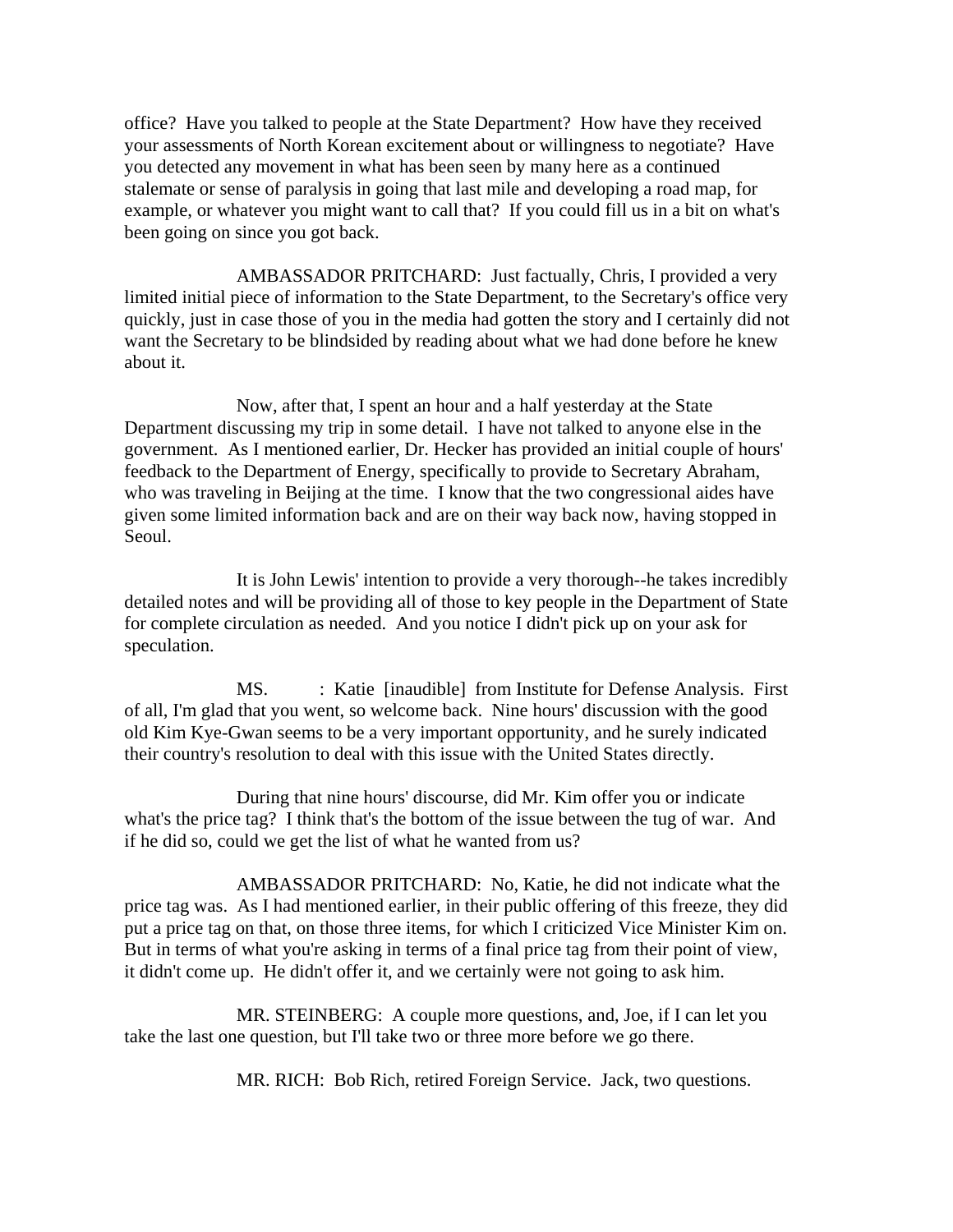First, you--it depends on your long association with the problem multilaterally. How would you judge whether the divergence between South Korea and ourselves on this problem, how serious it is? I assume you're not taking responsibility for the Foreign Minister being retired right after your visit. But would you comment more broadly than that perhaps as to whether you think this is a very serious divergence over time?

Secondly, a very quick factual question. Did anyone on your visit make a claim to you that they, North Korea, that they have resumed work on the 100-megawatt or 200-megawatt reactors?

AMBASSADOR PRITCHARD: Reversing that order, they did not make any claim about the 200. As you know, when they first began to say they were going to restart their activities, they indicated they would resume activities at both the 50 megawatt and the 200-megawatt reactor. There was no discussion about the 200 megawatt reactor while we were on our trip.

You know, your first question is far more difficult, and Jim will be able probably to discuss that more thoroughly. But the atmosphere around the resignation of the South Korean Foreign Minister in terms of some of the criticisms that are being reported within the Foreign Ministry and a discord between the National Security Council, sounds awfully familiar to me.

[Laughter.]

AMBASSADOR PRITCHARD: Do you want to add anything?

MS. LEE: The more I stay in D.C., I see much similarity between Seoul and Washington, D.C., because there are interagency conflicts and discord. I guess we can build up, you know, transnational alliance between the agencies, yes, of two governments. But although the despite the denial of [inaudible] and the President and key officials, there is a policy discord between Korea's Foreign Ministry and the NSC, and Korea's NSC team is surrounded by new leaders who tend to be--know about North Korea, so tend to be more sympathetic to what North Korea is wanting. And they are more like taking more independent foreign policy from the USA and criticizing the conventional elite bureaucrats to be [inaudible] who are kowtowing to the USA.

And, on the other hand, the Foreign Ministry and the embassy here are trying to work more realistic cooperation between two allies, and obviously that is leading to often the conflicts, and that is related to the resignation of Mr. Yun, although the incident was popped [inaudible] up by the scandal of high-level Foreign Ministry officials who criticized the present laws, USA policy, officially and informally.

So, of course, there is a part of disciplining high-level bureaucrats [inaudible] that you can understand, but at the same time, if you are trying to discipline too much, I guess the government officials in South Korea put their needs to be more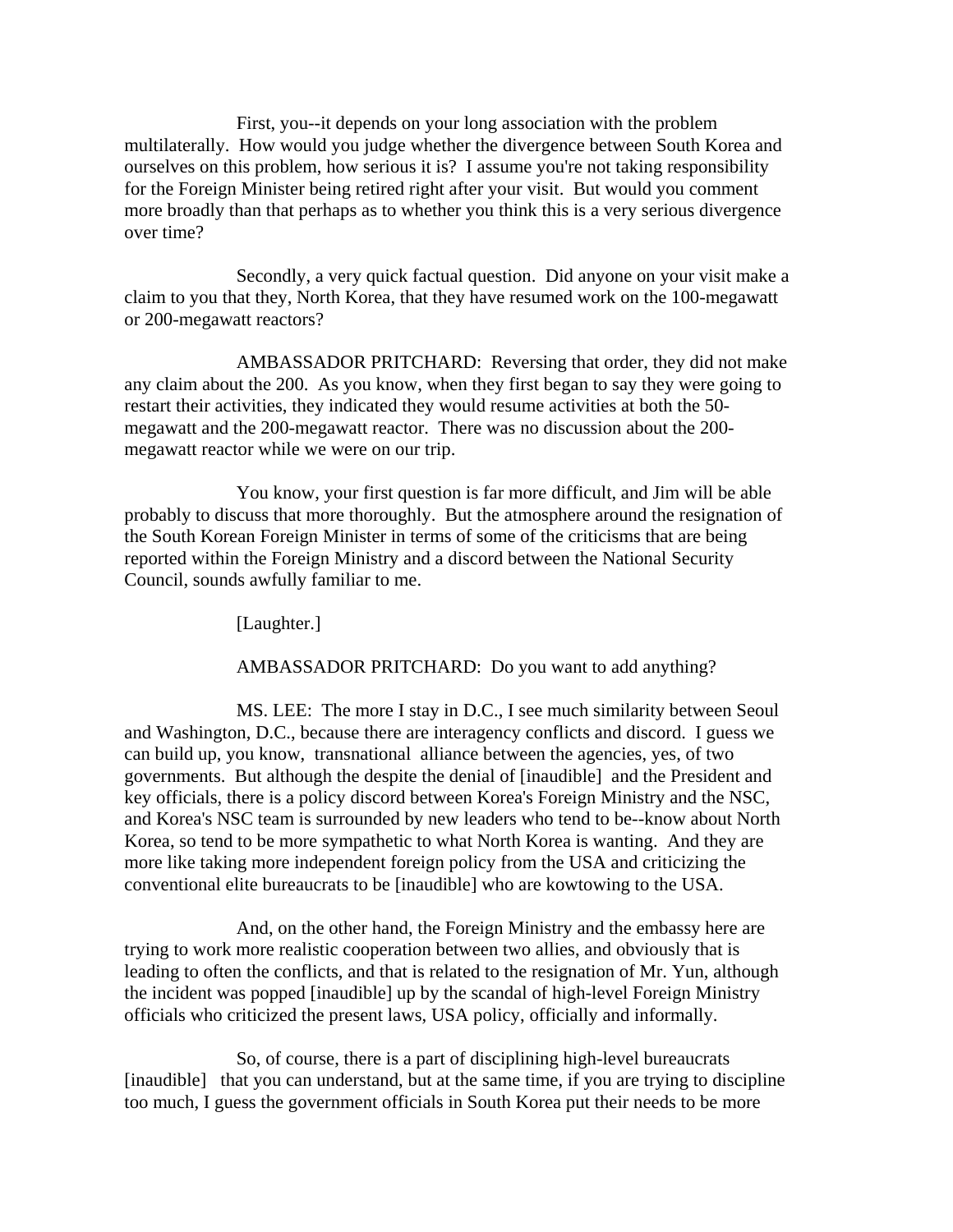courageous if they want to criticize what [inaudible] is thinking are risking their own jobs in the government. I think that's a pity [inaudible].

Thank you.

MS. EFRON: Thanks. Sonni Efron with the Los Angeles Times. I wonder if you could respond to the perception by some in the administration that the whole trip, your trip, was unwelcome. The word "mischievous" was used. And the sense from some in the administration that if the North Koreans have something to say, they should come to the six-party talks and say them, and that you all shouldn't have given them a second--you know, an out, a sort of alternative way to communicate.

Also, when you first resigned, you called for the appointment of a special envoy. Now, there has been one appointed. Do you approve? Do you think at this stage it will help?

And, finally, your trip coincided with the decision to give more food aid by the U.S., and I wonder whether that was mentioned in your discussions. Were the North Korean officials, you know, grateful? Did they feel like it's their due? Did they even mention that?

Thank you.

AMBASSADOR PRITCHARD: The latter part on the food aid, yes, Vice Minister Kim Kye-Gwan acknowledged that the U.S. was providing or had pledged an additional 60,000 tons, completing the original implied pledge of February a year ago of a total of 100,000 metric tons. He did express his appreciation for that.

When I called for a special envoy, I was not suggesting that you find somebody to replace me, but I was suggesting that you find somebody of the caliber of Bill Perry, who would be a special--a coordinator of U.S. policy, one who could step into the fray and bring the disparate views into a coherent policy that reflected the strategic vision of the President on how to resolve this. I still believe that that is a necessary element in dealing with North Korean policy.

With regard to criticism about the trip, I think, you know, just put on our oil slick and let it slide off and let others be the judge in terms of did it provide any opportunity to enhance the prospect for success in the next round of six-party talks. If so, that was what the objective was. If not, then, you know, sorry, and we'll try again.

MS. TOLBERT: Katherine Tolbert with the Washington Post. I assume since you didn't mention it that you did not meet with Kim Jong-Il, but I'd like to ask you if he was referred to in any way in any of the discussions, and if so, how, and what you would read into that.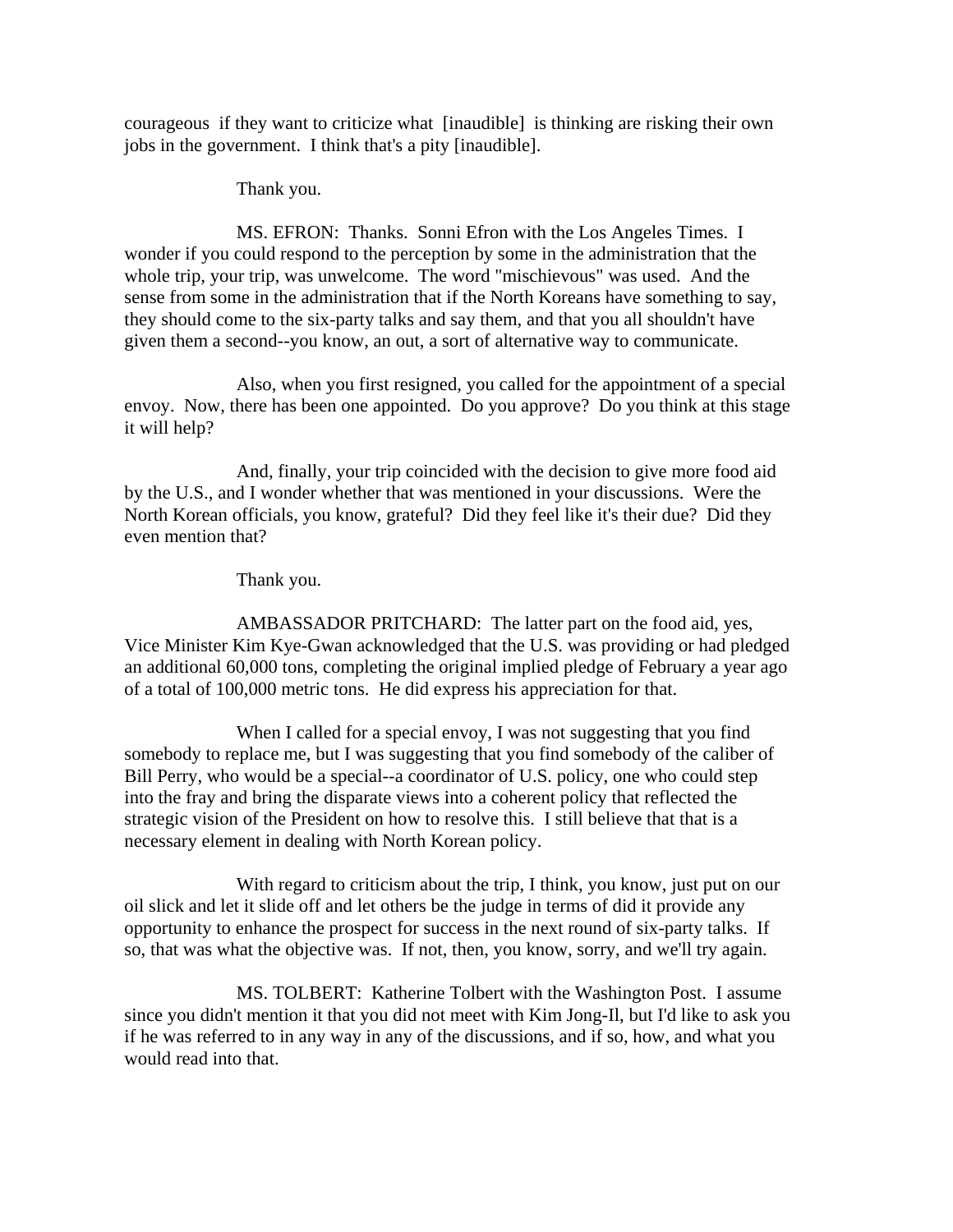AMBASSADOR PRITCHARD: No, we didn't meet with Kim Jong-Il. The last time I've seen him was with Secretary Albright in October of 2000. Obviously I didn't stick in his mind as somebody important enough to come to the airport to meet on this last trip.

There was no substantive reference to him in this in terms of the potential for resolution or anything like that. There certainly was obligatory references to the leadership of the dear general on a couple of occasions, but it was not a prominent part of our conversation.

MR. STEINBERG: Joe?

MR. SNYDER: Thanks very much, Jim, for the opportunity for the last

question.

Jack, as maybe a way of wrapping up the discussion this morning, you've talked a little bit about what your goals were in this trip. I wonder if you could elaborate on what you think the North Koreans' goals were in allowing the trip to come in and whether or not you think they accomplished what they set out to do.

Thank you.

AMBASSADOR PRITCHARD: Vice Minister Kim Kye-Gwan--there's a distinction of what they said their goals were and what they might have been. Their pronounced goal was to shed some clarity and transparency on that, and in that regard, that's a little bit consistent particularly with the Yongbyon visit and what they've attempted to do over the last year in announcing ahead of time each move that they made along the way.

But in terms of, you know, their other goals, I'm sure they wanted us to come back and emphasize their willingness to participate in six-party talks.

One of the things that the Vice Minister indicated, you know, in the negative, they did not want to be seen as the obstacle to six-party talks. They did not want to be seen as the party that is delaying, you know, setting the next round. They went out of their way to say it was, you know, the North Koreans who actually agreed to the date in December, et cetera.

So I think there's an element of, you know, self-defense involved here where they'd like us to come back and report things that shed positive light on them. But hopefully, you know, his comments with regard to what we saw at Yongbyon applied to the entire trip, and they'd be satisfied if we simply told the truth.

MR. STEINBERG: Once again, thanks to the Asia Society and all of you for a very stimulating morning.